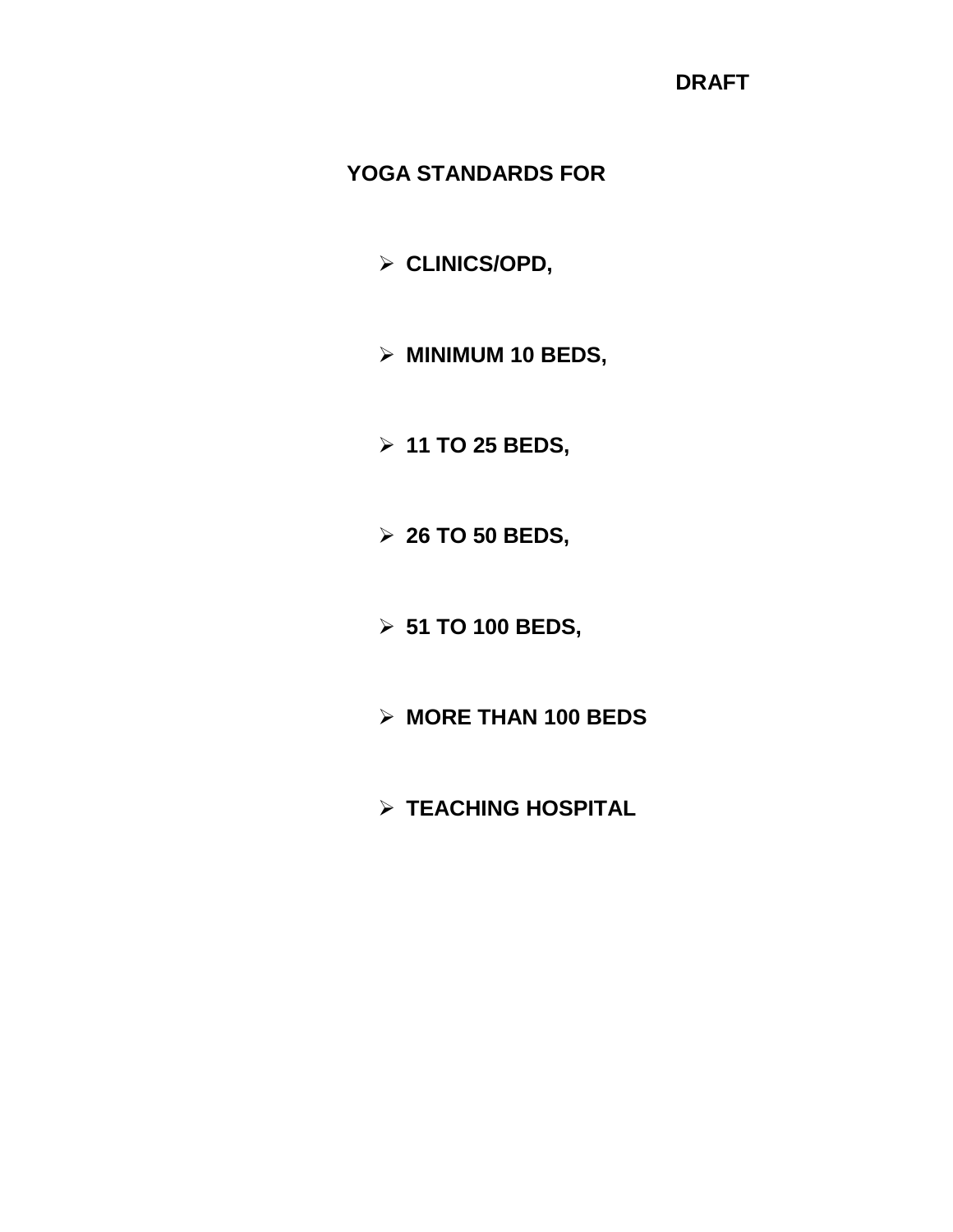## **A. Introduction**

## **A.1 General**

The standards thus framed are on account of the minimum requirement of this category of healthcare provider. There are no exclusions. They are dependent on the basic functions of the unit/ hospital/ provider. All sections mentioned are mandatory and include both structure and basic processes.

## **A.2 Scope**

This includes the services being provided by the facility to which the standards will be applicable (For example common minimum standards framed for a polyclinic are applicable to a polyclinic only and not to a single specialty hospital)

### **Scope:**

| <b>Type of Health</b>        | <b>Scope of Services</b>                                                                                                                                                                                                                                                            |
|------------------------------|-------------------------------------------------------------------------------------------------------------------------------------------------------------------------------------------------------------------------------------------------------------------------------------|
| <b>Care Facility</b>         |                                                                                                                                                                                                                                                                                     |
| <b>Clinic</b>                | Outdoor care facility managed by a single Medical Officer/ Physician or a group of<br>Medical Officer/ Physicians/ Therapists trained in concerned system (Yoga) with or<br>without a day care facility. No overnight stay or care is provided here.                                |
| Minimum 10<br><b>beds</b>    | Health Care facility with 10 beds for indoor care and ability to monitor and treat<br>patients requiring an overnight stay. Care is provided by Medical Officer/ Physician<br>trained in the concerned system (Yoga) having graduate or postgraduate<br>qualifications.             |
| 11 to 25 Beds                | Health Care facility with 11 to 25 beds for indoor care and ability to monitor and treat<br>patients requiring an overnight stay. Care is provided by Medical Officer/ Physician<br>trained in the concerned system (Yoga) having graduate or postgraduate<br>qualifications.       |
| 26 to 50 Beds                | Health Care facility with 26 to 50 beds for indoor care and ability to monitor and treat<br>patients requiring an overnight stay. Care is provided by Medical Officer/ Physician<br>trained in the concerned system (Yoga) having graduate or postgraduate<br>qualifications.       |
| 51 to 100 Beds               | Health Care facility with 51 to 100 beds for indoor care and ability to monitor and treat<br>patients requiring an overnight stay. Care is provided by Medical Officer/ Physician<br>trained in the concerned system (Yoga) having graduate or postgraduate<br>qualifications.      |
| More than 100<br><b>Beds</b> | Health Care facility with more than 100 beds for indoor care and ability to monitor and<br>treat patients requiring an overnight stay. Care is provided by Medical Officer/<br>Physician trained in the concerned system (Yoga) having graduate or post graduate<br>qualifications. |
| <b>Teaching</b><br>Hospital  | Health Care facility with minimum 100 beds for indoor care and ability to monitor and<br>treat patients requiring an overnight stay. Care is provided by Medical Officer/<br>Physician trained in the concerned system (Yoga) having graduate or post graduate<br>qualifications.   |

### **B. Functions**

This section includes the basic services provided by facilities. It is subdivided into two parts

## **B.1 Core functions (Clinical services)**

(Clinics & Outdoor Patients facilities of health care organizations of Minimum 10 beds, 11 to 25, 26 to 50, 51 to 100, More than 100 beds and Teaching Hospital)

| S.  | <b>Services</b>                                 | <b>Clinic</b> | <b>Minimum</b> | 11 to 25    | 26 to 50    | 51 to 100   | More than   | Teaching    |  |  |  |  |
|-----|-------------------------------------------------|---------------|----------------|-------------|-------------|-------------|-------------|-------------|--|--|--|--|
| No. |                                                 |               | 10 beds        | <b>beds</b> | beds        | beds        | 100 beds    | Hospital    |  |  |  |  |
|     | <b>Minimum Clinical Services to be provided</b> |               |                |             |             |             |             |             |  |  |  |  |
|     | Yogic                                           | Yogic         | Yogic          | Yogic       | Yogic       | Yogic       | Yogic       | Yogic       |  |  |  |  |
|     | Counseling                                      | Counseling    | Counseling     | Counseling  | Counseling  | Counseling  | Counseling  | Counseling  |  |  |  |  |
| 2.  | Yogic diet                                      | Yogic diet    | Yogic diet     | Yogic diet  | Yogic diet  | Yogic diet  | Yogic diet  | Yogic diet  |  |  |  |  |
| 3.  | Shatkarma                                       | Shatkarma     | Shatkarma      | Shatkarma   | Shatkarma   | Shatkarma   | Shatkarma   | Shatkarma   |  |  |  |  |
| 4.  | Nabhi/ Nadi                                     | Nabhi/ Nadi   | Nabhi/ Nadi    | Nabhi/ Nadi | Nabhi/ Nadi | Nabhi/ Nadi | Nabhi/ Nadi | Nabhi/ Nadi |  |  |  |  |
|     | Pareeksha                                       | Pareeksha     | Pareeksha      | Pareeksha   | Pareeksha   | Pareeksha   | Pareeksha   | Pareeksha   |  |  |  |  |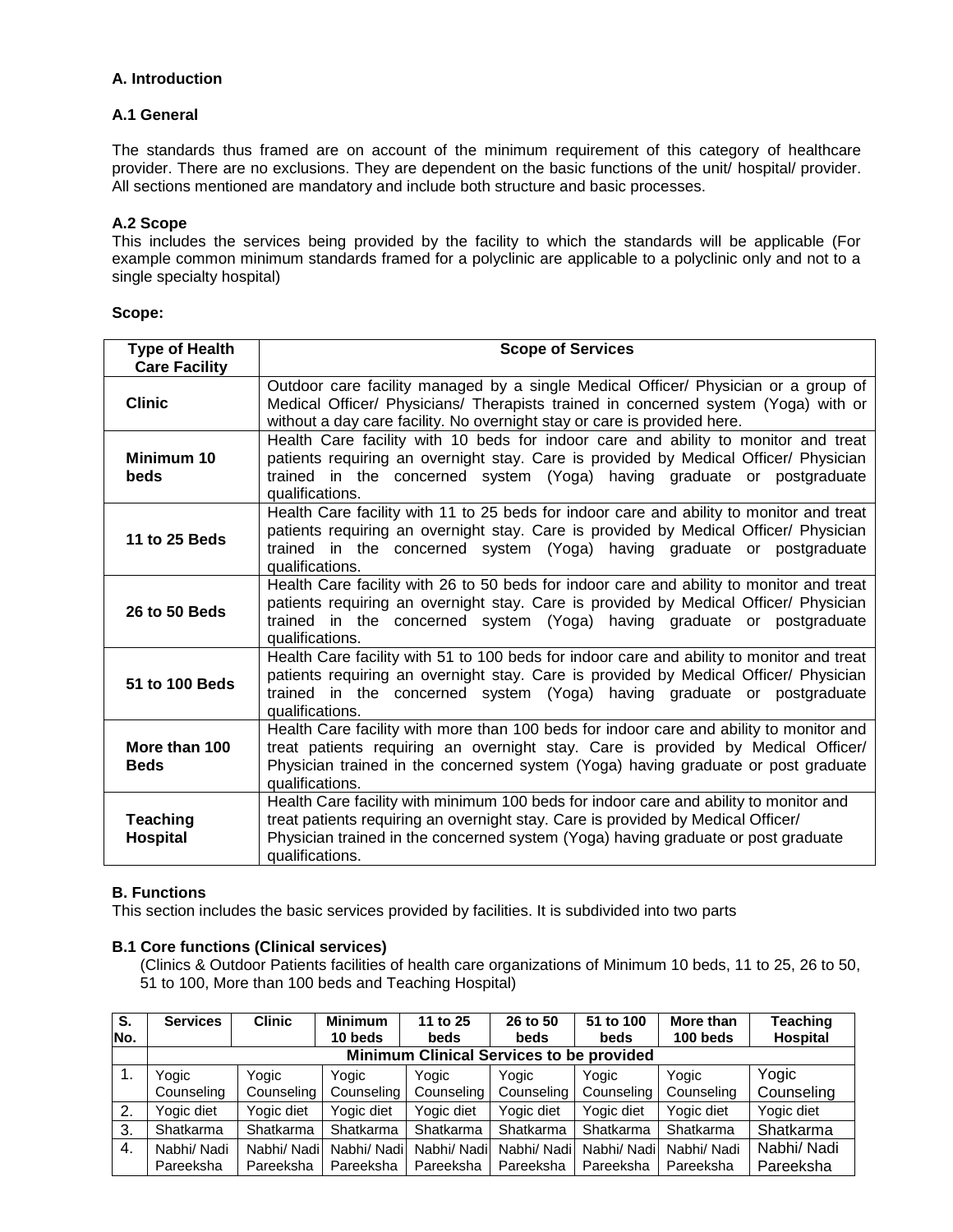| 5.  | Yogic<br>Sukshma                         | Yogic<br>Sukshma                  | Yogic<br>Sukshma                         | Yogic<br>Sukshma                         | Yogic<br>sukshma                         | Yogic<br>sukshma                         | Yogic<br>Sukshma                         | Yogic<br>sukshma                         |
|-----|------------------------------------------|-----------------------------------|------------------------------------------|------------------------------------------|------------------------------------------|------------------------------------------|------------------------------------------|------------------------------------------|
|     | Vyayama                                  | Vyayama                           | Vyayama                                  | Vyayama                                  | Vyayama                                  | Vyayama                                  | Vyayama                                  | Vyayama                                  |
| 6.  | Yogic Surya<br>Namaskar                  | Yogic Surya<br>Namaskar           | Yogic Surya<br>Namaskar                  | Yogic Surya<br>Namaskar                  | Yogic Surya<br>Namaskar                  | Yogic Surya<br>Namaskar                  | Yogic Surya<br>Namaskar                  | Yogic Surya<br>Namaskar                  |
| 7.  | Yogasanas                                | Yogasanas                         | Yogasanas                                | Yogasanas                                | Yogasanas                                | Yogasanas                                | Yogasanas                                | Yogasanas                                |
| 8.  | Yoga Nidra                               | Yoga Nidra                        | Yoga Nidra                               | Yoga Nidra                               | Yoga Nidra                               | Yoga Nidra                               | Yoga Nidra                               | Yoga Nidra                               |
| 9.  | <b>Breathing</b><br>Practices            | <b>Breathing</b><br>Practices     | <b>Breathing</b><br>Practices            | <b>Breathing</b><br>Practices            | <b>Breathing</b><br><b>Practices</b>     | <b>Breathing</b><br>Practices            | <b>Breathing</b><br>Practices            | <b>Breathing</b><br>Practices            |
| 10. | Bandha                                   | Bandha                            | <b>Bandha</b>                            | <b>Bandha</b>                            | Bandha                                   | <b>Bandha</b>                            | Bandha                                   | Bandha                                   |
| 11. | Pranayamas                               | Pranayama                         | Pranayama                                | Pranayama                                | Pranayama                                | Pranayama                                | Pranayamas                               | Pranayamas                               |
| 12. | Mudra                                    | Mudra                             | Mudra                                    | Mudra                                    | Mudra                                    | Mudra                                    | Mudra                                    | Mudra                                    |
| 13. | Mantra<br>chanting                       | Mantra<br>chanting                | Mantra<br>chanting                       | Mantra<br>chanting                       | Mantra<br>chanting                       | Mantra<br>chanting                       | Mantra<br>chanting                       | Mantra<br>chanting                       |
| 14. | Dharana                                  | Dharana                           | Dharana                                  | Dharana                                  | Dharana                                  | Dharana                                  | Dharana                                  | Dharana                                  |
| 15. | <b>Practices</b><br>leading to<br>Dhyana | Practices<br>leading to<br>Dhyana | <b>Practices</b><br>leading to<br>Dhyana | <b>Practices</b><br>leading to<br>Dhyana | <b>Practices</b><br>leading to<br>Dhyana | <b>Practices</b><br>leading to<br>Dhyana | <b>Practices</b><br>leading to<br>Dhyana | <b>Practices</b><br>leading to<br>Dhyana |
| 16. | Dhyana                                   | Dhyana                            | Dhyana                                   | Dhyana                                   | Dhyana                                   | Dhyana                                   | Dhyana                                   | Dhyana                                   |

## **Indoor patient's facilities:**

The indoor department of the hospital shall have separate male and female wards and distribution of beds at the rate of 65 sq. ft. area per bed ward as under:

| S.<br>No.      | <b>Services</b>                          | <b>Minimum</b><br>10 beds         | 11 to 25<br>beds                         | 26 to 50<br>beds                         | 51 to 100<br>beds                 | More than<br>100 beds                    | <b>Teaching</b><br><b>Hospital</b> |
|----------------|------------------------------------------|-----------------------------------|------------------------------------------|------------------------------------------|-----------------------------------|------------------------------------------|------------------------------------|
|                |                                          |                                   |                                          |                                          |                                   |                                          |                                    |
|                |                                          |                                   |                                          | Minimum Clinical Services to be provided |                                   |                                          |                                    |
| 1              | Yogic<br>Counseling                      | Yogic<br>Counseling               | Yogic<br>Counseling                      | Yogic<br>Counseling                      | Yogic<br>Counseling               | Yogic<br>Counseling                      | <b>Yogic Counseling</b>            |
| $\overline{c}$ | Yogic diet                               | Yogic diet                        | Yogic diet                               | Yogic diet                               | Yogic diet                        | Yogic diet                               | Yogic diet                         |
| $\overline{3}$ | Shatkarma                                | Shatkarma                         | Shatkarma                                | Shatkarma                                | Shatkarma                         | Shatkarma                                | Shatkarma                          |
| $\overline{4}$ | Nabhi/ Nadi<br>Pareeksha                 | Nabhi/ Nadi<br>Pareeksha          | Nabhi/ Nadi<br>Pareeksha                 | Nabhi/ Nadi<br>Pareeksha                 | Nabhi/ Nadi<br>Pareeksha          | Nabhi/ Nadi<br>Pareeksha                 | Nabhi/ Nadi<br>Pareeksha           |
| 5              | Yogic<br>Sukshma<br>Vyayama              | Yogic<br>Sukshma<br>Vyayama       | Yogic<br>sukshma<br>Vyayama              | Yogic<br>sukshma<br>Vyayama              | Yogic<br>Sukshma<br>Vyayama       | Yogic<br>sukshma<br>Vyayama              | Yogic sukshma<br>Vyayama           |
| 6              | Yogic Surya<br>Namaskar                  | Yogic Surya<br>Namaskar           | Yogic Surya<br>Namaskar                  | Yogic Surya<br>Namaskar                  | Yogic Surya<br>Namaskar           | Yogic Surya<br>Namaskar                  | Yogic Surya<br>Namaskar            |
| 7              | Yogasanas                                | Yogasanas                         | Yogasanas                                | Yogasanas                                | Yogasanas                         | Yogasanas                                | Yogasanas                          |
| $\overline{8}$ | Yoga Nidra                               | Yoga Nidra                        | Yoga Nidra                               | Yoga Nidra                               | Yoga Nidra                        | Yoga Nidra                               | Yoga Nidra                         |
| $\overline{9}$ | <b>Breathing</b><br>Practices            | <b>Breathing</b><br>Practices     | <b>Breathing</b><br>Practices            | <b>Breathing</b><br>Practices            | <b>Breathing</b><br>Practices     | <b>Breathing</b><br>Practices            | <b>Breathing Practices</b>         |
| 10             | Bandha                                   | Bandha                            | Bandha                                   | Bandha                                   | Bandha                            | Bandha                                   | Bandha                             |
| 11             | Pranayama                                | Pranayama                         | Pranayama                                | Pranayama                                | Pranayama                         | Pranayamas                               | Pranayamas                         |
| 12             | Mudra                                    | Mudra                             | Mudra                                    | Mudra                                    | Mudra                             | Mudra                                    | Mudra                              |
| 13             | Mantra<br>chanting                       | Mantra<br>chanting                | Mantra<br>chanting                       | Mantra<br>chanting                       | Mantra<br>chanting                | Mantra<br>chanting                       | Mantra chanting                    |
| 14             | Dharana                                  | Dharana                           | Dharana                                  | Dharana                                  | Dharana                           | Dharana                                  | Dharana                            |
| 15             | <b>Practices</b><br>leading to<br>Dhyana | Practices<br>leading to<br>Dhyana | <b>Practices</b><br>leading to<br>Dhyana | <b>Practices</b><br>leading to<br>Dhyana | Practices<br>leading to<br>Dhyana | <b>Practices</b><br>leading to<br>Dhyana | Practices leading to<br>Dhyana     |
| 16             | Dhyana                                   | Dhyana                            | Dhyana                                   | Dhyana                                   | Dhyana                            | Dhyana                                   | Dhyana                             |

## **B.2 Auxiliary Functions** (support services for ex – diagnostic)

(Central Laboratory for clinical diagnosis and investigations).

1. There shall be a laboratory in the hospital complex of more than 100 beds with proper infrastructure and manpower for carrying out routine, pathological, biochemical and hematological investigations on the patients referred from outdoor and indoor departments of the hospital.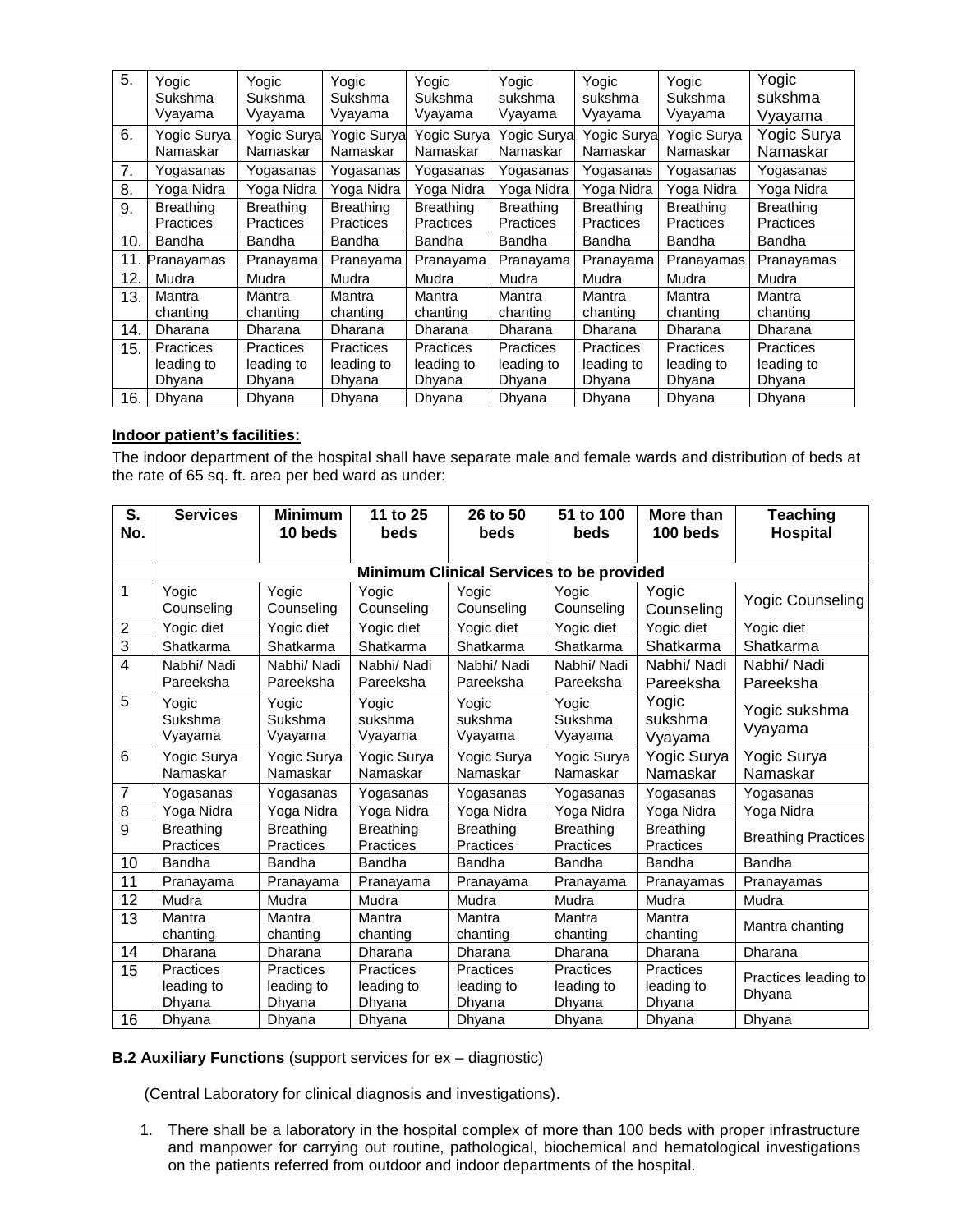## **Support Services:**

- 1. Accounting,
- 2. Ambulance services
- 3. Billing
- 4. Dietary services/ Canteen
- 5. Essential commodities like water supply, electric supply etc.
- 6. Finance
- 7. Financial accounting and auditing
- 8. Housekeeping and Sanitation
- 9. Inventory Management
- 10. Laundry services
- 11. Medical records
- 12. Office Management (Provision should be made for computerized medical records with anti-virus facilities whereas alternate records should also be maintained)
- 13. Personnel Department
- 14. Purchase
- 15. Reception
- 16. Security services
- 17. Stores
- 18. Waste management Housekeeping/ sanitation,

## **C. Physical Facilities**

### **C.1 Space requirement**

This entails the minimum space required for carrying out the basic functions of the facility which includes:

|  |  |  | <b>C.1.1 Minimum area</b> required for establishing the facility, |  |
|--|--|--|-------------------------------------------------------------------|--|
|--|--|--|-------------------------------------------------------------------|--|

| <b>Type of Health</b>         | <b>Requirements</b>                                                                                                                                    |
|-------------------------------|--------------------------------------------------------------------------------------------------------------------------------------------------------|
| Care                          |                                                                                                                                                        |
| Organization<br><b>Clinic</b> | If a stand-alone building then as permitted under Development control rules, Floor Space Index,                                                        |
|                               | Local regulations, etc.                                                                                                                                |
|                               | If located as a part of another building then minimum area should be adequate to accommodate                                                           |
|                               | table for consultancy, consultation chair, two stools/ chairs, examination bed of the size 6 ft X 2.5 ft.,                                             |
|                               | step stool, privacy screen around examination area while having free mobility                                                                          |
| Minimum 10                    | If hospital exists as a stand-alone building, the structure will follow Development control rules, Floor                                               |
| <b>Beds</b>                   | Space Index, Local regulations, etc.                                                                                                                   |
|                               | If it is a part of another building, local regulations related to building structures, occupancy, etc. will be                                         |
| 11 to 25                      | followed.<br>If hospital exists as a stand-alone building, the structure will follow Development control rules, Floor                                  |
| <b>Beds</b>                   | Space Index, Local regulations, etc.                                                                                                                   |
|                               | If it is a part of another building, local regulations related to building structures, occupancy, etc. will be                                         |
|                               | followed.                                                                                                                                              |
| 26 to 50                      | If hospital exists as a stand-alone building, the structure will follow Development control rules, Floor                                               |
| <b>Beds</b>                   | Space Index, Local regulations, etc.                                                                                                                   |
|                               | If it is a part of another building, local regulations related to building structures, occupancy, etc. will be                                         |
|                               | followed.                                                                                                                                              |
| 51 to 100                     | If hospital exists as a stand-alone building, the structure will follow Development control rules, Floor                                               |
| <b>Beds</b>                   | Space Index, Local regulations, etc.<br>If it is a part of another building, local regulations related to building structures, occupancy, etc. will be |
|                               | followed.                                                                                                                                              |
| More than                     | If hospital exists as a stand-alone building, the structure will follow Development control rules, Floor                                               |
| 100 Beds                      | Space Index, Local regulations, etc.                                                                                                                   |
|                               | If it is a part of another building, local regulations related to building structures, occupancy, etc. will be                                         |
|                               | followed.                                                                                                                                              |
| <b>Teaching</b>               | If hospital exists as a stand-alone building, the structure will follow Development control rules, Floor                                               |
| <b>Hospital</b>               | Space Index, Local regulations, etc.                                                                                                                   |
|                               | If it is a part of another building, local regulations related to building structures, occupancy, etc. will be<br>followed.                            |
|                               |                                                                                                                                                        |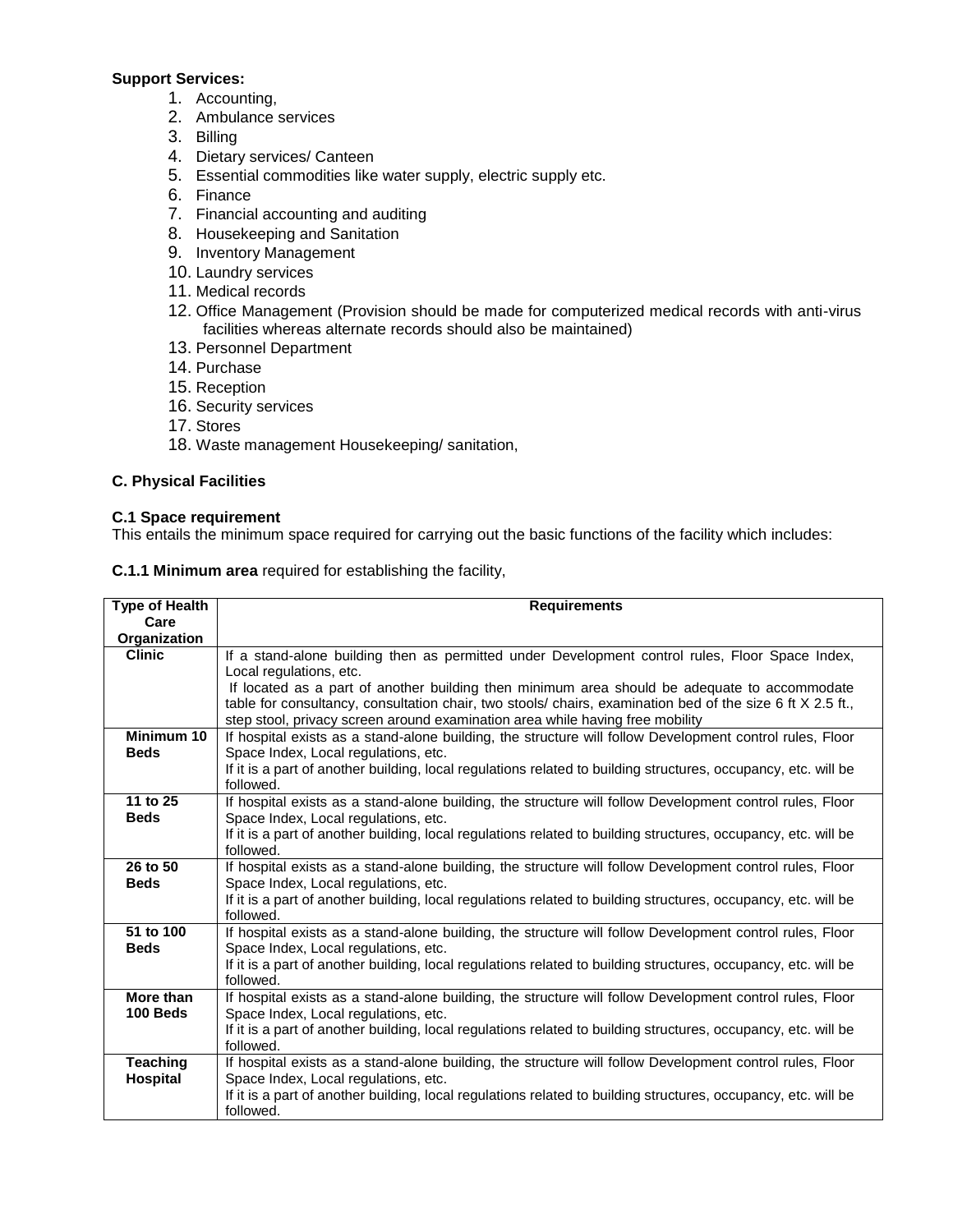## **C.1.2 Functional space** planning of the facility like reception area, waiting area etc.

## **1. Yoga hall:**

- a. Space should be available for minimum 30 people to practice Yoga (minimum space requirement per person would be approximately 20 sq. ft.)
- b. The hall should be approximately 600 sq.ft area. As per the bed capacity the no. of Yoga Halls shall be increased.
- c. Separate Yoga Halls are proposed for male & female with attached dressing room, toilet and bathroom.
- d. Shatkarma sthal with clean water facility (hot and cold)
- e. Dhyan kaksh
- **2. Yoga Therapy Treatment rooms:** Minimum 50 sq.ft area per Treatment room

## **3. Consultation & Examination room**

- a. Minimum 10ft. x 8 ft.
- b. Consultation room should be adequate to accommodate:
	- ii. Table for Consultancy
	- iii. Consultation chair,
	- iv. Two stools/ chairs,
	- v. X-Ray viewing screen,
	- vi. Examination bed of the size 6 ft X 2.0 ft.,
	- vii. Privacy screen around examination area while having free mobility,
	- viii. Wash Basin for hand wash
- **4. Entrance hall with reception area, enquiry counter, cash counter and record area:** Preferably 100 sq. ft per 25 beds
- **5. Waiting area in entire organization:** Preferably 100 sq. ft per 25 beds i.e. 10% seats of average number of patients visiting daily to hospital

### **6. Kitchen/ Canteen area:**

- a. Providing food is mandatory for hospitals of having indoor facility.
- b. Kitchen area should be sufficient size to prepare food for inpatients as per diet advised by the physician.
- c. Kitchen layout and functioning should follow the flow of materials as: Entry> washed> cutting> cooking> loading  $\rightarrow$  To Serve.
- d. Utensil washing area is separate from the cooking area.

### **7. Yoga Therapist Quarters:**

Minimum 1 room with attached bathroom & WC, per 2 therapist with separate rooms for male & females with separated sleeping facility with ceiling fan, drinking water facility, intercom, mattress, pillows, blankets, bed sheets. Cupboards/ wardrobes.

### **8. Clinical laboratory specifications:**

- a. Laboratory services can be outsourced or can be optional for hospitals upto 100 beds.
- b. Laboratory services are mandatory for hospitals above 100 beds for quick diagnosis of blood, urine, etc., a small sample collection room facility shall be provided.
- c. Separate Reporting Room for doctors should be there.

## **9. Laundry (optional)**

- a. Laundry services can be outsourced or can be optional.
- b. If it is provided in house, it should have necessary facilities for drying, pressing and storage of soiled and cleaned linens.
- c. If outsourced, disinfection of linen is carried out by the hospital before handing over the linen to the out-sourced organization.

### **10. House-Keeping:**

- a. Housekeeping services should be made available for effective cleanliness.
- b. Housekeeping services can be outsourced.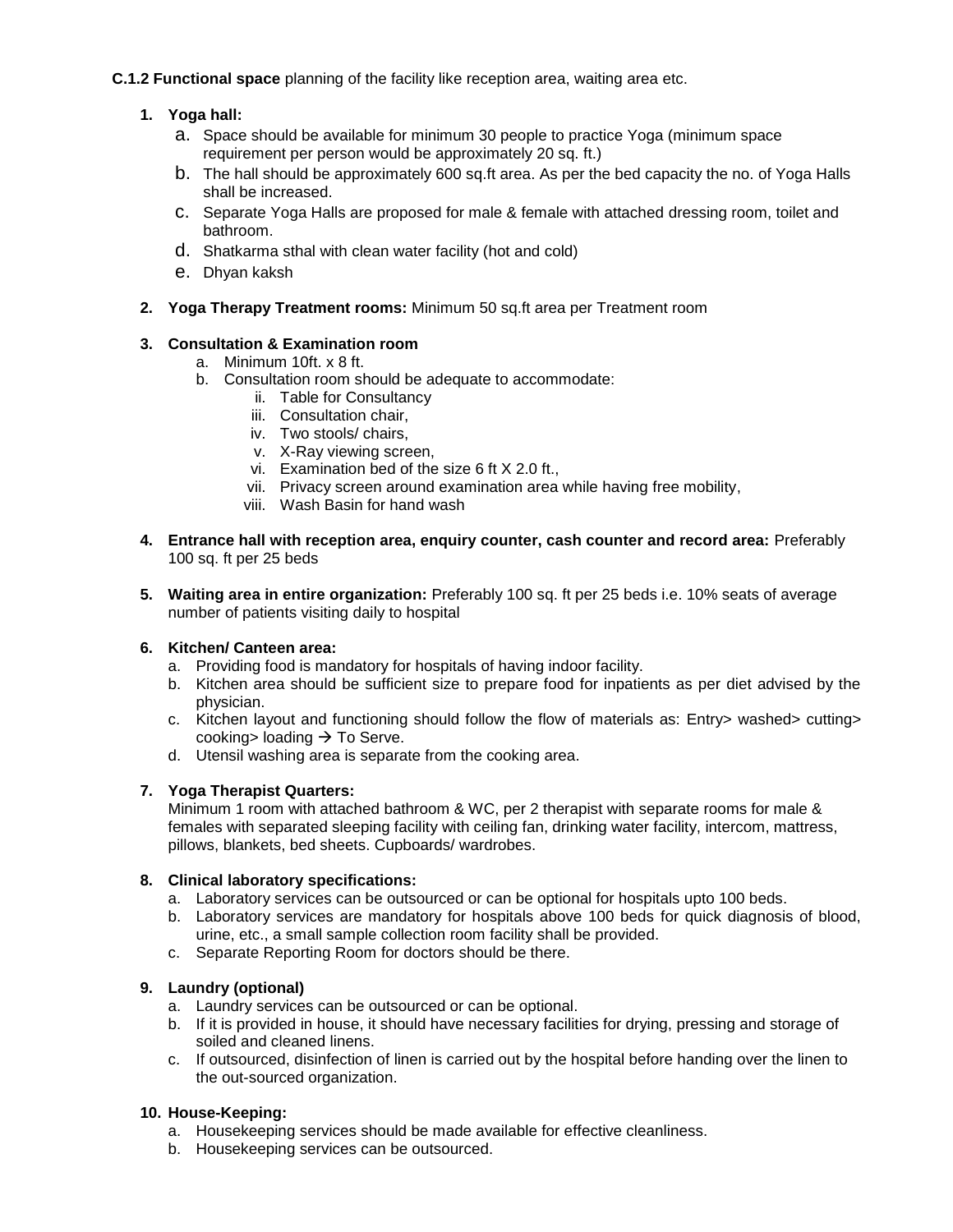c. Designated areas within functional areas for housekeeping materials has to be in hospital more than 30 beds

## **11. Security Services:**

There is a designated location for each security staff on duty.

### **12. Medical record-room:**

- a. Medical record-room should be of adequate size as per the load of the documents of the hospital (Minimum of 50 sq feet).
- b. Tamperproof material and locking facility Cabinets/ cupboards/ Boxes will be used.
- c. Fire extinguishers of correct type should be made available nearby all locations.

### **13. Store rooms:**

- a. Store room should be lockable & of adequate size with exhaust fan.
- b. Area should be clean, well ventilated, well lit, without any dampness or fungal growth on walls.

### **14. Wards:**

- a. Treatment areas for male and female patients shall be segregated if managed as wards and there should be privacy for individual patients. Alternatively individual or sharing rooms can be used to segregate patients of different gender.
- b. The ward planning will address minimization of the work for the nursing staff and shall provide basic amenities to the patients located within an area or unit.
- c. Ward unit will include nursing station, preferably a treatment/ procedure room, nursing store and toilets as per the norms.
- d. At the minimum one nursing station per ward of upto 45 beds will be provided.
- e. There should be minimum 50 ft. area per bed with 7 ft. distance between the mid-points of adjoining beds and at least 3 feet distance between the beds and 8 inch distance between the bed and the wall.
- f. Width of the door to be at least 4 feet.
- g. Permanent, semi-permanent or temporary partition should be present between two beds.
- h. Ward store area with **l**ockable wall or steel cupboard(s).

### **15. Duty rooms for Yoga Therapist**

- a. To accommodate 1 bed of 6 feet X 3 feet and a side table.
- b. Separate beds if sharing for same gender.
- c. Separate rooms for separate genders will be provided.

### **16. Duty rooms for nurses:**

- a. To accommodate 1 bed of 6 feet X 3 feet and a side table.
- b. Separate beds if sharing for same gender.
- c. Separate rooms for separate genders will be provided.

### **17. Dirty utility room:**

Separate area of minimum 15 sq feet.

**C.1.3 Dimensions of the sub areas** of the facility, including the flow of the processes which in turn will give a layout of the department /unit.

### **C.1.4 Basic signage**

- 1. A signage within or outside the facility should be made available containing the following information.
- 2. All signage meant for patients and visitors shall be bilingual Local language and Hindi/ English.

### **C.1.4.1 Name of the care provider with registration number,**

- 1. Name of organization.
- 2. Display of Registration under Clinical Establishment Act

## **C.1.4.2 Fee structure**

- 1. Display of tariff list at OPD/ IPD (wherever applicable) etc.
- 2. Display of citizen charter in OPD/ IPD (wherever applicable)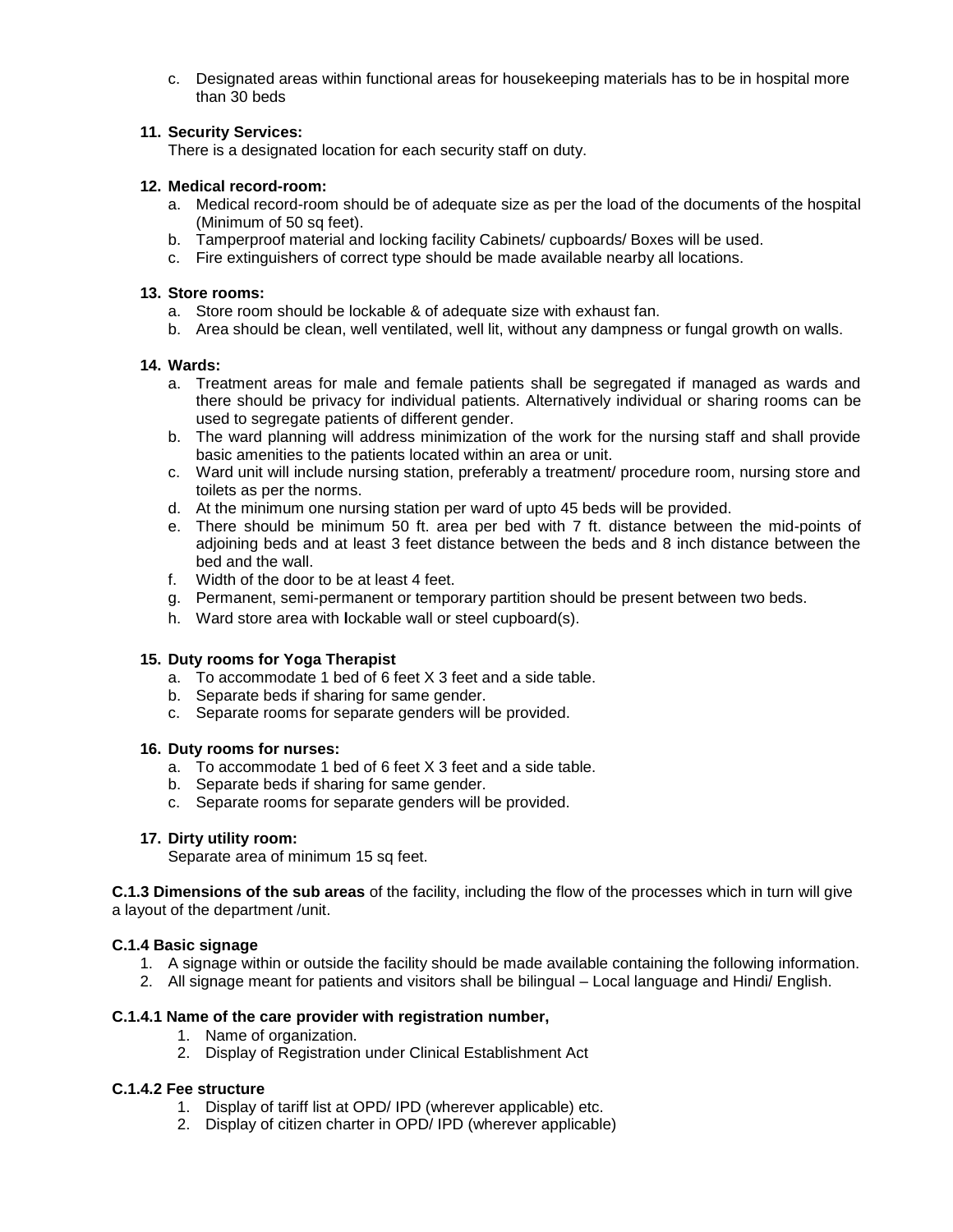## **C.1.4.3 Timings of the facility**

1. Display of OPD timings with names and respective specializations of consultants in OPD

## **C.1.4.4 Services provided**

- 1. Directional signage at main entrance towards OPD/IPD
- 2. Directional signage for patients for utilities and conveniences like toilets, drinking water, telephone booths etc.
- 3. Directional signage within the hospital building for all departments within the building
- 4. Display of department / area name on the entrance of each area / room / counter
- 5. Display of hospital layout at various entrances in the hospital
- 6. Display of hospital's scope of services at OPD and at Campus entrance
- 7. Floor Plan With Location Of Departments
- 8. Plan of Facility
- 9. Usages: departments, OPD & IP room & wards, waiting areas,

## **C.1.5 Others**

- 1. Display of all radiation hazard signage in radiation areas (if applicable).
- 2. Display of Biomedical waste segregation at all location where BMW bins are kept
- 3. Display of danger signage at all electric panels and other dangerous areas
- 4. Display of General instructions like 'No Smoking', 'Keep Silence', 'Use dustbin', etc. at various patient and visitor areas in the hospital
- 5. Display of hand--washing techniques compliant with WHO guidelines at all hand wash basins
- 6. Display of how to use fire extinguisher at all point where fire extinguisher is installed
- 7. Display of important phone contact numbers of hospital authorities
- 8. Displays required by regulations like PNDT, Lifts, Fire, etc.
- 9. Display of Material Safety Data Sheet at all locations where Hazardous Materials are stored
- 10. Display of patient rights and responsibilities in OPD and wards
- 11. Display of safety instructions in areas where any kind of safety hazard may be expected. This includes areas like transformers, Cylinder storage, LPG storage etc.
- 12. Emergency exit signage (preferably in auto illumination material, like radium)
- 13. Fire Protection
- 14. Hazards- electrical, fall, pipe locations, prohibited areas
- 15. Notice board for general information to staff
- 16. Notice board in front of all OPD and Wards.
- 17. Routes for all areas
- 18. Signage for parking. (Signage for ambulance parking shall be separately mentioned)
- 19. Safety signage will be displays as per the requirements of respective Indian Standards: Ex. Fire Protection Safety Signs IS 12349:1988

### **C.2 Furniture & Fixtures:**

This will entail the details about the furniture and sundry items commensurate to the service delivery requirements.

### **C.2.1 Furniture/Fixture Requirements**:

|     |                         | 1: Furniture/Fixture Requirements for Outpatient Department (OPD):: |                |              |              |              |              |              |
|-----|-------------------------|---------------------------------------------------------------------|----------------|--------------|--------------|--------------|--------------|--------------|
| S.  | Name of the             | <b>Clinic</b>                                                       | <b>Minimum</b> | $11 - 25$    | 26 to 50     | 51 to 100    | More than    | Teaching     |
| No. | <b>Equipment</b>        |                                                                     | 10             | bedded       | bedded       | bedded       | 100          | hospital     |
|     |                         |                                                                     | bedded         | hospital     | hospital     | hospital     | bedded       |              |
|     |                         |                                                                     | hospital       |              |              |              | hospital     |              |
|     | Room with well-         |                                                                     |                |              |              |              |              |              |
|     | lighted and ventilated  | 1 per                                                               | 1 per          | 1 per        | 1 per        | 1 per        | 1 per        | 1 per        |
|     | and equipped with a     | consultation                                                        | consultation   | consultation | consultation | consultation | consultation | consultation |
|     | chair and a table for   | room                                                                | room           | room         | room         | room         | room         | room         |
| 1.  | consultancy             |                                                                     |                |              |              |              |              |              |
|     | X-ray viewer            | 1 per                                                               | 1 per          | 1 per        | 1 per        | 1 per        | 1 per        | 1 per        |
|     |                         | consultation                                                        | consultation   | consultation | consultation | consultation | consultation | consultation |
| 2.  |                         | room                                                                | room           | room         | room         | room         | room         | room         |
|     | two chairs for patients | 1 per                                                               | 1 per          | 1 per        | 1 per        | 1 per        | 1 per        | 1 per        |
|     | & attendants            | consultation                                                        | consultation   | consultation | consultation | consultation | consultation | consultation |
| 3.  |                         | room                                                                | room           | room         | room         | room         | room         | room         |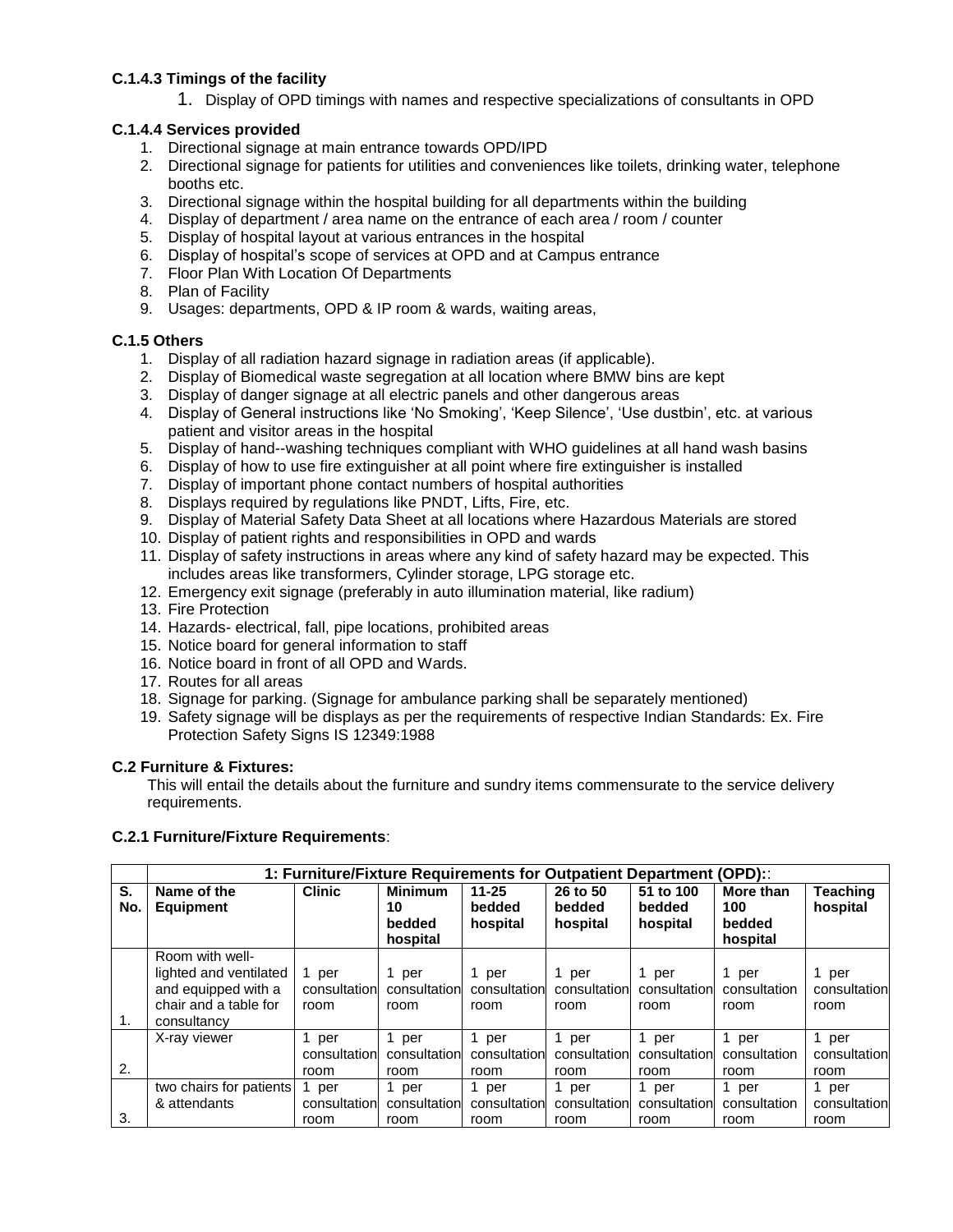| 4.  | An examination table<br>of 6 ft. X 2.5 ft. With<br>privacy screen                                                                                                | 1 per<br>consultation<br>room  | 1 per<br>consultation<br>room  | 1 per<br>consultation<br>room  | 1 per<br>consultation<br>room  | 1 per<br>consultation<br>room  | 1 per<br>consultation<br>room  | 1 per<br>consultation<br>room  |
|-----|------------------------------------------------------------------------------------------------------------------------------------------------------------------|--------------------------------|--------------------------------|--------------------------------|--------------------------------|--------------------------------|--------------------------------|--------------------------------|
| 5.  | <b>Blood pressure</b><br>apparatus                                                                                                                               | 1 per<br>consultation<br>room  | 1 per<br>consultation<br>room  | 1 per<br>consultation<br>room  | 1 per<br>consultation<br>room  | 1 per<br>consultation<br>room  | 1 per<br>consultation<br>room  | 1 per<br>consultation<br>room  |
| 6.  | Stethoscope                                                                                                                                                      | 1 per<br>consultation<br>room  | 1 per<br>consultation<br>room  | 1 per<br>consultation<br>room  | 1 per<br>consultation<br>room  | 1 per<br>consultation<br>room  | 1 per<br>consultation<br>room  | 1 per<br>consultation<br>room  |
| 7.  | Torch                                                                                                                                                            | 1 per<br>consultation<br>room  | 1 per<br>consultation<br>room  | 1 per<br>consultation<br>room  | 1 per<br>consultation<br>room  | 1 per<br>consultation<br>room  | 1 per<br>consultation<br>room  | 1 per<br>consultation<br>room  |
| 8.  | Thermometer                                                                                                                                                      | 1 per<br>consultation<br>room  | 1 per<br>consultation<br>room  | 1 per<br>consultation<br>room  | 1 per<br>consultation<br>room  | 1 per<br>consultation<br>room  | 1 per<br>consultation<br>room  | 1 per<br>consultation<br>room  |
| 9.  | Weighing machine.                                                                                                                                                | 1 per<br>consultation<br>room  | 1 per<br>consultation<br>room  | 1 per<br>consultation<br>room  | 1 per<br>consultation<br>room  | 1 per<br>consultation<br>room  | 1 per<br>consultation<br>room  | 1 per<br>consultation<br>room  |
| 10. | Essential diagnostic<br>tools required for<br>examination of<br>patients as per the<br>scope of services<br>offered by the<br>hospital.                          | As per<br>requirement          | As per<br>requirement          | As per<br>requirement          | As per<br>requirement          | As per<br>requirement          | As per<br>requirement          | As per<br>requirement          |
| 11. | Light source which<br>gives light colour and<br>temperature similar to<br>solar light, Light<br>intensity of at least<br>500 lux at the point of<br>examination. | As per<br>requirement          | As per<br>requirement          | As per<br>requirement          | As per<br>requirement          | As per<br>requirement          | As per<br>requirement          | As per<br>requirement          |
| 12. | refrigerator if<br>temperature sensitive<br>medication are stored<br>(if required)                                                                               | 1 per<br>consultation<br>room  | 1 per<br>consultation<br>room  | 1 per<br>consultation<br>room  | 1 per<br>consultation<br>room  | 1 per<br>consultation<br>room  | 1 per<br>consultation<br>room  | 1 per<br>consultation<br>room  |
| 13. | Computers                                                                                                                                                        | 1 per<br>consultation<br>room  | 1 per<br>consultation<br>room  | 1 per<br>consultation<br>room  | 1 per<br>consultation<br>room  | 1 per<br>consultation<br>room  | 1 per<br>consultation<br>room  | 1 per<br>consultation<br>room  |
| 14. | telephone equipment                                                                                                                                              | As per<br>requirement          | As per<br>requirement          | As per<br>requirement          | As per<br>requirement          | As per<br>requirement          | As per<br>requirement          | As per<br>requirement          |
| 15. | Air conditioning                                                                                                                                                 | As per<br>requirement          | As per<br>requirement          | As per<br>requirement          | As per<br>requirement          | As per<br>requirement          | As per<br>requirement          | As per<br>requirement          |
| 16. | Adequate lockable<br>storage space<br>Foot stools                                                                                                                | As per<br>requirement<br>1 per | As per<br>requirement<br>1 per | As per<br>requirement<br>1 per | As per<br>requirement<br>1 per | As per<br>requirement<br>1 per | As per<br>requirement<br>1 per | As per<br>requirement<br>1 per |
| 17. |                                                                                                                                                                  | consultation<br>room           | consultation<br>room           | consultation<br>room           | consultation<br>room           | consultation<br>room           | consultation<br>room           | consultation<br>room           |

|                  | 2: Furniture/Fixture Requirements for In-Patient Department (IPD): |                                          |                                          |                                          |                                          |                                          |                                          |  |  |  |  |
|------------------|--------------------------------------------------------------------|------------------------------------------|------------------------------------------|------------------------------------------|------------------------------------------|------------------------------------------|------------------------------------------|--|--|--|--|
| Sr.<br>No        | Name of the<br><b>Equipment</b>                                    | Minimum 10<br>bedded<br>hospital         | $11 - 25$<br>bedded<br>hospital          | 26 to 50<br>bedded<br>hospital           | 51 to 100<br>bedded<br>hospital          | More than<br>100 bedded<br>hospital      | <b>Teaching</b><br>hospital              |  |  |  |  |
| 1.               | Adequate wall or<br>steel Cupboards                                |                                          | 2                                        | 4                                        | 6                                        | 8                                        | 10                                       |  |  |  |  |
| 2.               | Arm Board Adult                                                    | 2                                        | 4                                        | 6                                        | 12                                       | 16                                       | 24                                       |  |  |  |  |
| 3.               | Back rest                                                          | 2                                        | 4                                        | 6                                        | $12 \overline{ }$                        | 16                                       | 24                                       |  |  |  |  |
| $\overline{4}$ . | Bain marie trolley<br>stainless steel 1 per<br>floor               | 1 per floor                              | 1 per floor                              | 1 per floor                              | 1 per floor                              | per floor                                | 1 per floor                              |  |  |  |  |
| 5.               | Bed side cabinets                                                  | 1 per $5$<br>patients                    | 1 per $5$<br>patients                    | 1 per $5$<br>patients                    | 1 per $5$<br>patients                    | 1 per $5$<br>patients                    | 1 per $5$<br>patients                    |  |  |  |  |
| 6.               | <b>Bed side Screen</b>                                             | 1 per ward<br>or full length<br>curtains | 1 per ward<br>or full length<br>curtains | 1 per ward<br>or full length<br>curtains | 1 per ward<br>or full length<br>curtains | 1 per ward<br>or full length<br>curtains | 1 per ward or<br>full length<br>curtains |  |  |  |  |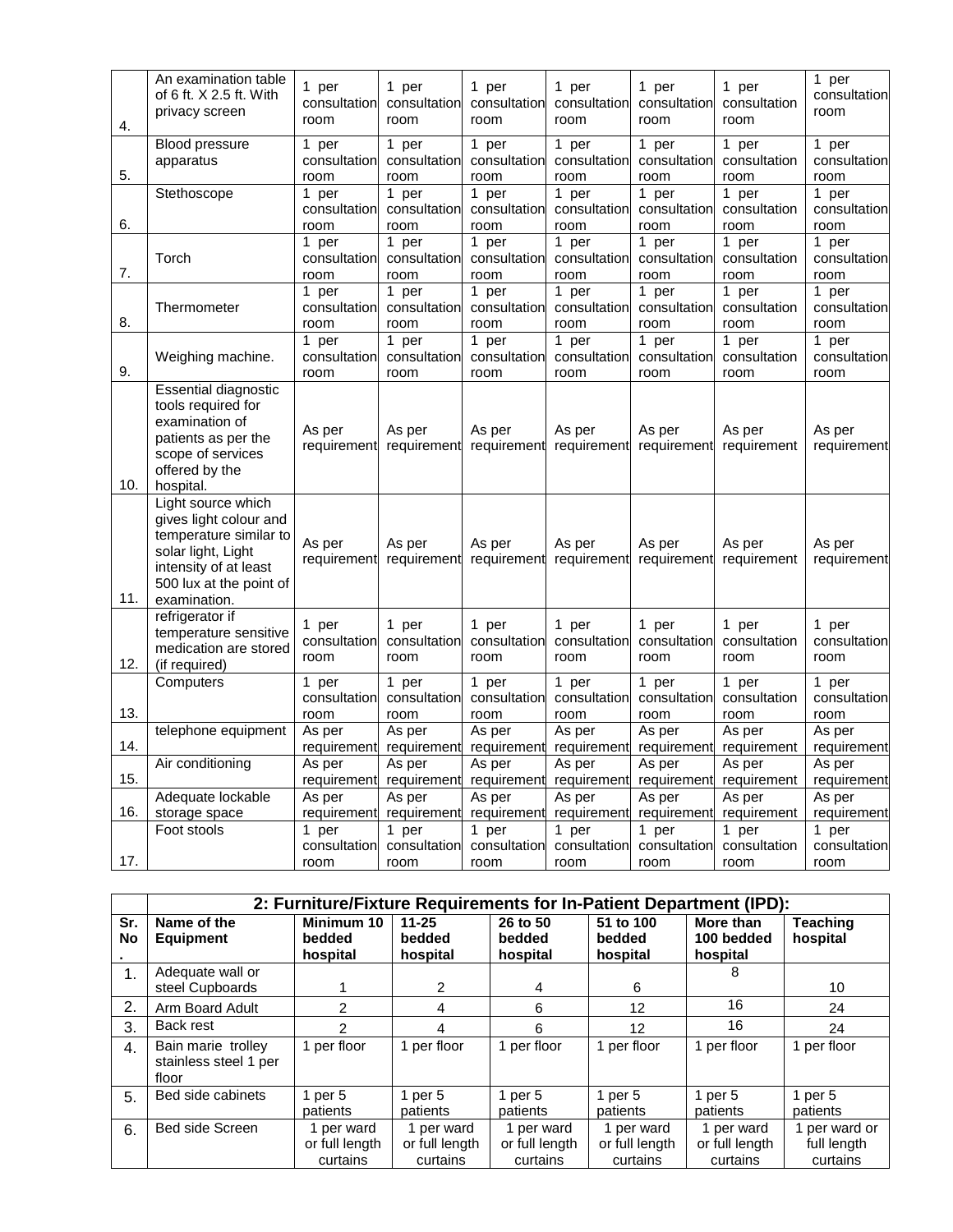|          |                                                              | between the              | between the              | between the             | between the              | between the              | between the                       |
|----------|--------------------------------------------------------------|--------------------------|--------------------------|-------------------------|--------------------------|--------------------------|-----------------------------------|
|          |                                                              | beds                     | beds                     | beds                    | beds                     | beds<br>24               | beds                              |
| 7.<br>8. | <b>Bucket Plastic</b><br>Ceiling Fans                        | As per                   | As per                   | $\,6$<br>As per         | 12<br>As per             | As per                   | 24<br>As per                      |
|          |                                                              | requirement              | requirement              | requirement             | requirement              | requirement              | requirement                       |
| 9.       | Clock 1 per ward                                             | 1 per ward               | 1 per ward               | 1 per ward              | 1 per ward               | 1 per ward               | 1 per ward                        |
| 10       | Containers for<br>kitchen                                    | As needed                | As needed                | As needed               | As needed                | As needed                | As needed                         |
| 11       | Consultant's chair<br>for OP & ward,                         | As needed                | As needed                | As needed               | As needed                | As needed                | As needed                         |
| 12.      | Consultant's or Office<br>table                              | 1                        | $\overline{2}$           | 3                       | 4                        | 6                        | 8                                 |
| 13.      | Dressing trolley-1<br>per floor/ ward<br>depending on layout | As per need              | As per need              | As per need             | As per need              | As per need              | As per need                       |
| 14.      | Dust bins in each<br>ward & consultation<br>room             | As per need              | As per need              | As per need             | As per need              | As per need              | As per need                       |
| 15.      | Duty table for Yoga<br>therapists                            | As per need              | As per need              | As per need             | As per need              | As per need              | As per need                       |
| 16.      | Fire extinguisher                                            | ABC 1 per<br>ward/floor  | ABC 1 per<br>ward/floor  | ABC 1 per<br>ward/floor | ABC 1 per<br>ward/floor  | ABC 1 per<br>ward/floor  | ABC 1 per<br>ward/floor           |
|          |                                                              | based on<br>layout       | based on<br>layout       | based on<br>layout      | based on<br>layout       | based on<br>layout       | based on<br>layout                |
| 17       | Foot stools                                                  | As per need              | As per need              | As per need             | As per need              | As per need              | As per need                       |
| 18.      | Fridge                                                       | 1 Per Area/<br>Ward      | 1 Per Area/<br>Ward      | 1 Per Area/<br>Ward     | 1 Per Area/<br>Ward      | 1 Per Area/<br>Ward      | 1 Per Area/<br>Ward               |
| 19       | Heavy duty Torchlight                                        | 1 per ward               | 1 per ward               | 1 per ward              | 1 per ward               | 1 per ward               | 1 per ward                        |
| 20       | <b>Hospital Cots</b>                                         | $10+2$                   | $30 + 5$                 | $50 + 5$                | $100 + 10$               | $150 + 15$               | $200+20$                          |
| 21       | Hot Water geyser                                             | 2 per ward               | 2 per ward               | 2 per ward              | 2 per ward               | 2 per ward               | 2 per ward                        |
| 22       | Intercom System                                              | 2 per ward               | 2 per ward               | 2 per ward              | 2 per ward               | 2 per ward               | 2 per ward                        |
| 23       | Kitchen utensils,                                            | Adequate                 | Adequate                 | Adequate                | Adequate                 | Adequate                 | Adequate                          |
| 24.      | Office chairs                                                | Adequate                 | Adequate                 | Adequate                | Adequate                 | Adequate                 | Adequate                          |
| 25       | Office Table                                                 | Adequate                 | Adequate                 | Adequate                | Adequate                 | Adequate                 | Adequate                          |
| 26.      | patient Beds with<br>side rails                              | 20% of total<br>beds     | $20\%$ of total<br>beds  | $20\%$ of total<br>beds | $20\%$ of total<br>beds  | 20% of total<br>beds     | 20% of total<br>beds              |
| 27.      | Patient call Bell                                            | 1 per bed                | 1 per bed                | 1 per bed               | 1 per bed                | 1 per bed                | 1 per bed                         |
|          | System                                                       |                          |                          |                         |                          |                          |                                   |
| 28.      | Patient locker                                               | 1 per bed                | 1 per bed                | 1 per bed               | 1 per bed                | 1 per bed                | 1 per bed                         |
| 29.      | Patients examination<br>table-1 per ward/                    | $-1$ per<br>ward/floor a | $-1$ per<br>ward/floor a | – 1 per<br>ward/floor a | $-1$ per<br>ward/floor a | $-1$ per<br>ward/floor a | $-1$ per ward/<br>floor a per the |
|          | floor a per the profile                                      | per the                  | per the                  | per the                 | per the                  | per the                  | profile of                        |
|          | of patients & layout                                         | profile of               | profile of               | profile of              | profile of               | profile of               | patients &                        |
|          | of facility                                                  | patients &<br>layout of  | patients &<br>layout of  | patients &<br>layout of | patients &<br>layout of  | patients &<br>layout of  | layout of<br>facility             |
|          |                                                              | facility                 | facility                 | facility                | facility                 | facility                 |                                   |
| 30       | Patients side table                                          | 1 per bed                | 1 per bed                | 1 per bed               | 1 per bed                | 1 per bed                | 1 per bed                         |
| 31.      | Steel or Wooden<br>cup board                                 | Adequate                 | Adequate                 | Adequate                | Adequate                 | Adequate                 | Adequate                          |
| 32       | Steel rack                                                   | Adequate                 | Adequate                 | Adequate                | Adequate                 | Adequate                 | Adequate                          |
| 33.      | Stool 1Per Bed                                               | As needed                | As needed                | As needed               | As needed                | As needed                | As needed                         |
| 34.      | Stools revolving $-1$<br>per ward                            | 2 per ward               | 2 per ward               | 2 per ward              | 2 per ward               | $\overline{2}$ per ward  | 2 per ward                        |
| 35.      | Stretcher/ Patient<br>$t$ rolley $-1$ per ward               | 1 per ward               | 1 per ward               | 1 per ward              | 1 per ward               | 1 per ward               | 1 per ward                        |
| 36.      | waiting chairs /<br>benches for patients<br>relatives        | 50% of bed<br>strengths  | 50% of bed<br>strengths  | 50% of bed<br>strengths | 50% of bed<br>strengths  | 50% of bed<br>strengths  | 50% of the<br>bed strengths       |
| 37.      | Weighing Machine                                             | 1 per ward               | 1 per ward               | 1 per ward              | 1 per ward               | 1 per ward               | 1 per ward                        |
| 38.      | Wheel chair                                                  | 2 per 50<br>beds         | 2 per 50<br>beds         | 2 per 50<br>beds        | 2 per 50<br>beds         | 2 per 50<br>beds         | 2 per 50 beds                     |
| 39.      | X-ray viewer                                                 | one per                  | one per                  | one per                 | one per                  | one per                  | one per ward                      |
|          |                                                              | ward                     | ward                     | ward                    | ward                     | ward                     |                                   |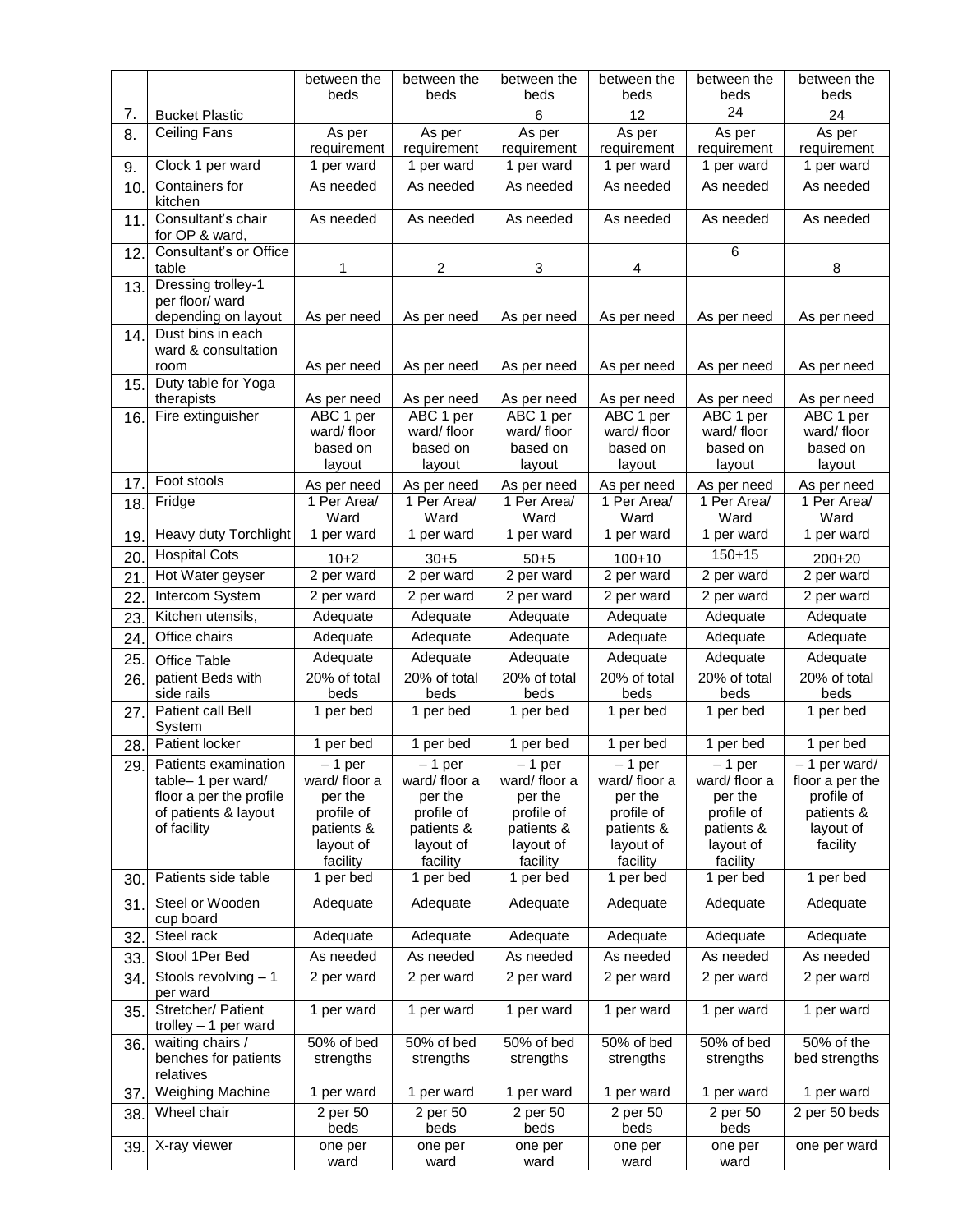# **C.2.2 Sundry Articles Requirement**

|                  |                                                                         |                          | <b>Furniture/Fixture Requirements</b>      |                                 |                                 |                                  |                                        |                             |
|------------------|-------------------------------------------------------------------------|--------------------------|--------------------------------------------|---------------------------------|---------------------------------|----------------------------------|----------------------------------------|-----------------------------|
|                  |                                                                         |                          | <b>Hospital Fittings &amp; Necessities</b> |                                 |                                 |                                  |                                        |                             |
| Sr.<br><b>No</b> | Name of the<br><b>Equipment</b>                                         | <b>Clinic</b>            | <b>Minimum</b><br>10 bedded<br>Hospital    | $11 - 25$<br>bedded<br>Hospital | $26 - 50$<br>bedded<br>Hospital | $51 - 100$<br>bedded<br>Hospital | More than<br>100<br>bedded<br>hospital | <b>Teaching</b><br>Hospital |
| 1.               | Air conditioners<br>Central A/C                                         | Optional                 | Optional                                   | Optional                        | Optional                        | Minimum                          | Minimum<br>1                           | Minimum 1                   |
| 2.               | Ambulance                                                               | Optional                 | Optional                                   | Optional                        | Optional                        | Optional                         | Minimum<br>1                           | Minimum 1                   |
| 3.               | Ceiling / wall Fans                                                     | As<br>needed             | As needed                                  | As<br>needed                    | As<br>needed                    | As<br>needed                     | As needed                              | As needed                   |
| 4.               | Clock                                                                   | 1 per<br>ward            | 1 per ward                                 | 1 per<br>ward                   | 1 per<br>ward                   | 1 per<br>ward                    | 1 per ward                             | 1 per ward                  |
| 5.               | Computer with<br>modem with UPS,<br>printer with internet<br>connection | As<br>needed             | As needed                                  | As<br>needed                    | As<br>needed                    | As<br>needed                     | As needed                              | As needed                   |
| 6.               | Coolers                                                                 | As per<br>need           | As per<br>need                             | As per<br>need                  | As per<br>need                  | As per<br>need                   | As per<br>need                         | As per need                 |
| 7.               | <b>Drinking Water</b><br>purifier                                       | As<br>needed             | As needed                                  | As<br>needed                    | $\overline{As}$<br>needed       | As<br>needed                     | As needed                              | As needed                   |
| 8.               | Emergency lamp                                                          | $2$ Per<br>Area/<br>Ward | 2 Per Area/<br>Ward                        | 2 Per<br>Area/<br>Ward          | 2 Per<br>Area/<br>Ward          | 2 Per<br>Area/<br>Ward           | 2 Per<br>Area/<br>Ward                 | 2 Per Area/<br>Ward         |
| 9.               | <b>Exhaust Fan</b>                                                      | As<br>needed             | As needed                                  | As<br>needed                    | As<br>needed                    | <b>As</b><br>needed              | As needed                              | As needed                   |
| 10.              | Fire extinguishers                                                      | As<br>needed             | As needed                                  | As<br>needed                    | $\overline{As}$<br>needed       | As<br>needed                     | As needed                              | As needed                   |
| 11.              | Geyser                                                                  | 1 per<br>ward            | 1 per ward                                 | 1 per<br>ward                   | 1 per<br>ward                   | 1 per<br>ward                    | 1 per ward                             | 1 per ward                  |
| 12.              | Refrigerator                                                            | 1 per<br>ward            | 1 per ward                                 | 1 per<br>ward                   | 1 per<br>ward                   | 1 per<br>ward                    | 1 per ward                             | 1 per ward                  |
| 13.              | Storage Geyser                                                          | 1 per<br>ward            | 1 per ward                                 | 1 per<br>ward                   | 1 per<br>ward                   | 1 per<br>ward                    | 1 per ward                             | 1 per ward                  |
| 14.              | Tables & Chairs                                                         | As<br>needed             | As needed                                  | As<br>needed                    | As<br>needed                    | As<br>needed                     | As needed                              | As needed                   |
| 15.              | Telephone/cell<br>phone                                                 | 1 per<br>ward            | 1 per ward                                 | 1 per<br>ward                   | 1 per<br>ward                   | 1 per<br>ward                    | 1 per ward                             | 1 per ward                  |
| 16.              | Tube lights                                                             | As<br>needed             | As needed                                  | As<br>needed                    | As<br>needed                    | <b>As</b><br>needed              | As needed                              | As needed                   |
| 17.              | Vacuum cleaner                                                          | As<br>needed             | As needed                                  | <b>As</b><br>needed             | As<br>needed                    | As<br>needed                     | As needed                              | As needed                   |

## **C.2.3 Others**

|            | <b>Furniture/Fixture Requirements</b>                                             |                         |                                                |                                        |                                |                                     |                                        |                             |  |  |  |  |
|------------|-----------------------------------------------------------------------------------|-------------------------|------------------------------------------------|----------------------------------------|--------------------------------|-------------------------------------|----------------------------------------|-----------------------------|--|--|--|--|
|            | <b>Administration</b>                                                             |                         |                                                |                                        |                                |                                     |                                        |                             |  |  |  |  |
| Sr.<br>No. | Name of the<br><b>Equipment</b>                                                   | <b>Clinic</b>           | <b>Minimum</b><br>10 bedded<br><b>Hospital</b> | $11 - 25$<br>bedded<br><b>Hospital</b> | 26 to 50<br>bedded<br>Hospital | 51-100<br>bedded<br><b>Hospital</b> | More than<br>100<br>bedded<br>hospital | <b>Teaching</b><br>Hospital |  |  |  |  |
| 1.         | Computer with<br>Modem with<br><b>UPS, Printer</b><br>with Internet<br>Connection | As needed               | As needed                                      | As needed                              | As needed                      | As needed                           | As needed                              | As needed                   |  |  |  |  |
| 2.         | Xerox Machine                                                                     | As needed               | As needed                                      | 1 per ward                             | 1 per ward                     | 1 per ward                          | 1 per ward                             | 1 per ward                  |  |  |  |  |
| 3.         | Intercom (10<br>lines)                                                            | As needed               | As needed                                      | As needed                              | As needed                      | As needed                           | As needed                              | As needed                   |  |  |  |  |
| 4.         | Fax Machine                                                                       |                         | As needed                                      | As needed                              | As needed                      | As needed                           | As needed                              | As needed                   |  |  |  |  |
| 5.         | Telephone                                                                         | One per<br>organization | One per<br>organization                        | One per<br>organization                | One per<br>organization        | Two per<br>organization             | One per<br>organization                | One per<br>organization     |  |  |  |  |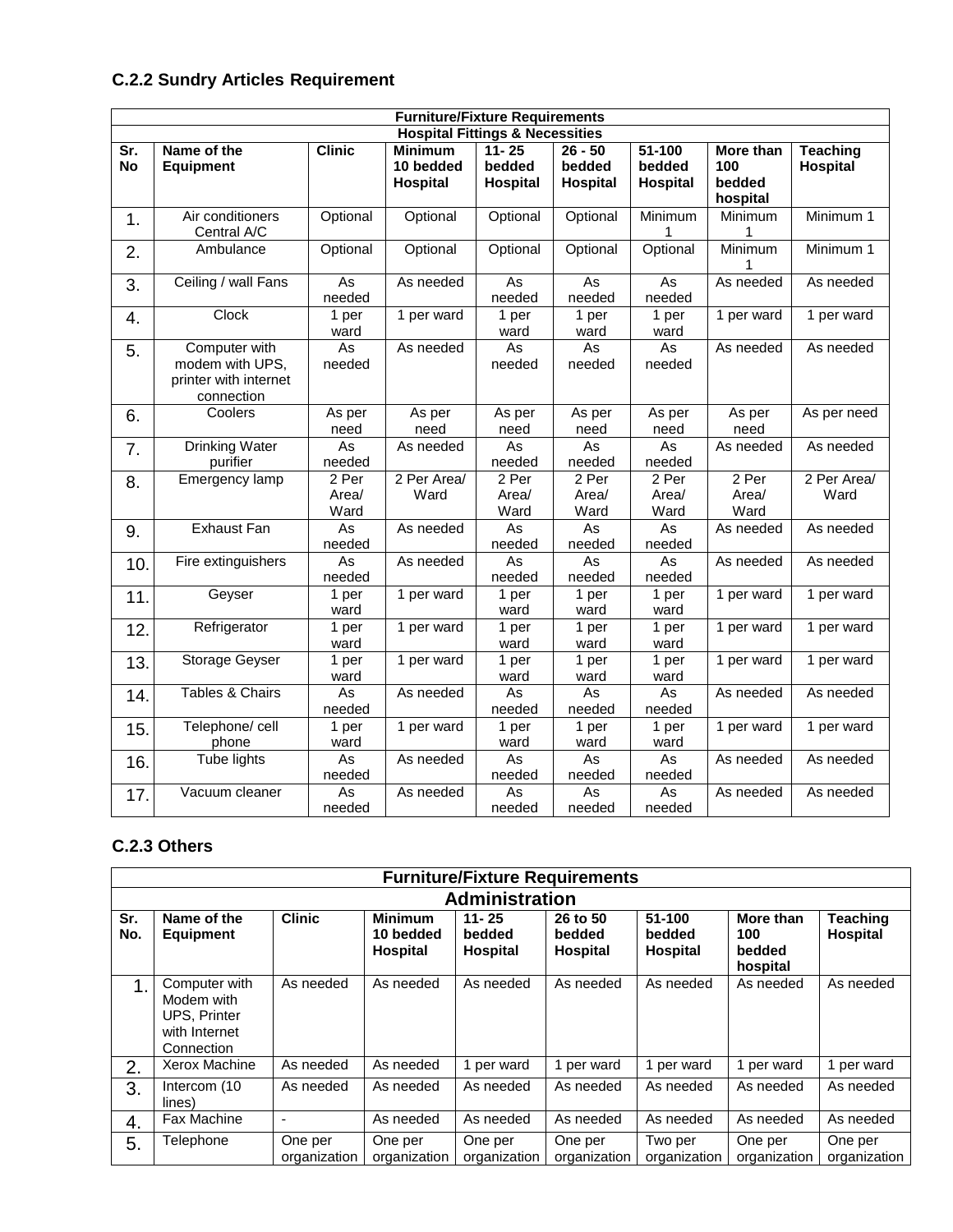| : Address<br>Public | Covering      | Coverina     | Covering         | Coverina     | Coverina         | Covering         |
|---------------------|---------------|--------------|------------------|--------------|------------------|------------------|
| System              | Indoor and    | Indoor and   | Indoor and       | Indoor and   | Indoor and       | Indoor and       |
|                     | OPD.<br>Areas | OPD<br>Areas | <b>OPD</b> Areas | OPD<br>Areas | <b>OPD</b> Areas | <b>OPD Areas</b> |

## **C. 3 Engineering Services Requirements**

This will include the detail information about the basic requirements including

## **C.3.1 Electrical Requirements**

- 1. At least 3 hours backup or generator for critical areas
- 2. Primary electrical Supply is available as provided by the local utility provider. Lighting back up for at least 1 hour covering all functional areas must be available during the functioning time.
- 3. Primary electrical Supply as supplied by utility provider. Emergency backup for at least 3 hours backup for electricity & for lighting and critical equipment must be available during the functioning time. Take over time must be less than 30 seconds. Electric supply to lighting will be backed up with UPS/ Inverter/ Battery.
- 4. The illumination in the hospital is provided as per the prescribed standards.
- 5. Shadow less lights should be provided in operation theatres and delivery rooms.
- 6. Emergency portable light units should be provided in the wards and departments.

## **C.3.2 Plumbing Requirements**

## 1. **Number of Wash basins**

- a. 1 for every 20 persons or part there
- b. Consultant, Therapist, staff, patients and visitors have an access to wash basin(s) 1 for every 50 persons or part there.
- c. Dirty utility & surgical / procedural hand wash basin will be separate from general use & one each.

### 2. **Number of Water closets**

- a. 1 for every 20 beds or part thereof.
- b. Consultant, Therapist, staff, patients and visitors have an access to wash closet(s) 20 beds or part thereof.

## 3. **For in-patient department**

- a. No. of Wash basins
	- 1. 1 for every 12 beds or part thereof
	- 2. Consultant, Therapist, patients and visitors have an access to wash basin(s);
	- 3. Procedure hand wash basins are separate and located close to procedure area.1 for every 12 beds or part thereof
- b. No. of Water closets
	- i. 1 for every 6 beds or part thereof
	- ii. Separate water closets are available for use for outpatient and in-patient areas.
	- iii. For in-patient areas the water closets are provided in the ratio of 1 per 6 beds and are located close to patient care areas.
- c. No. of bathrooms
	- i. Minimum 1 bathroom per 6 beds/ one for each ward rooms
	- ii. Minimum 1 bathroom per 6 beds/ one for each therapy rooms

d. WC

- i. Minimum 1 WC per 6 beds/ one for each Male & Female wards
- ii. Average size of toilet : 810 mm X 1800mm with grab bars
- iii. Minimum 1 WC per 6 beds/ one for each Male & Female wards
- iv. At least one wheel chair friendly toilet of dimensions 2200mm X 1800mm must be provided.

## **C.3.3 Civil Requirements**

- 1. Space between 2 rows of beds in a ward should be minimum 5 ft.
- 2. Distance between 2 beds should be minimum 3.5 ft. if more than one bed is present
- 3. If clinic has beds then: measured between the facing borders of adjoining beds there shall be at least 3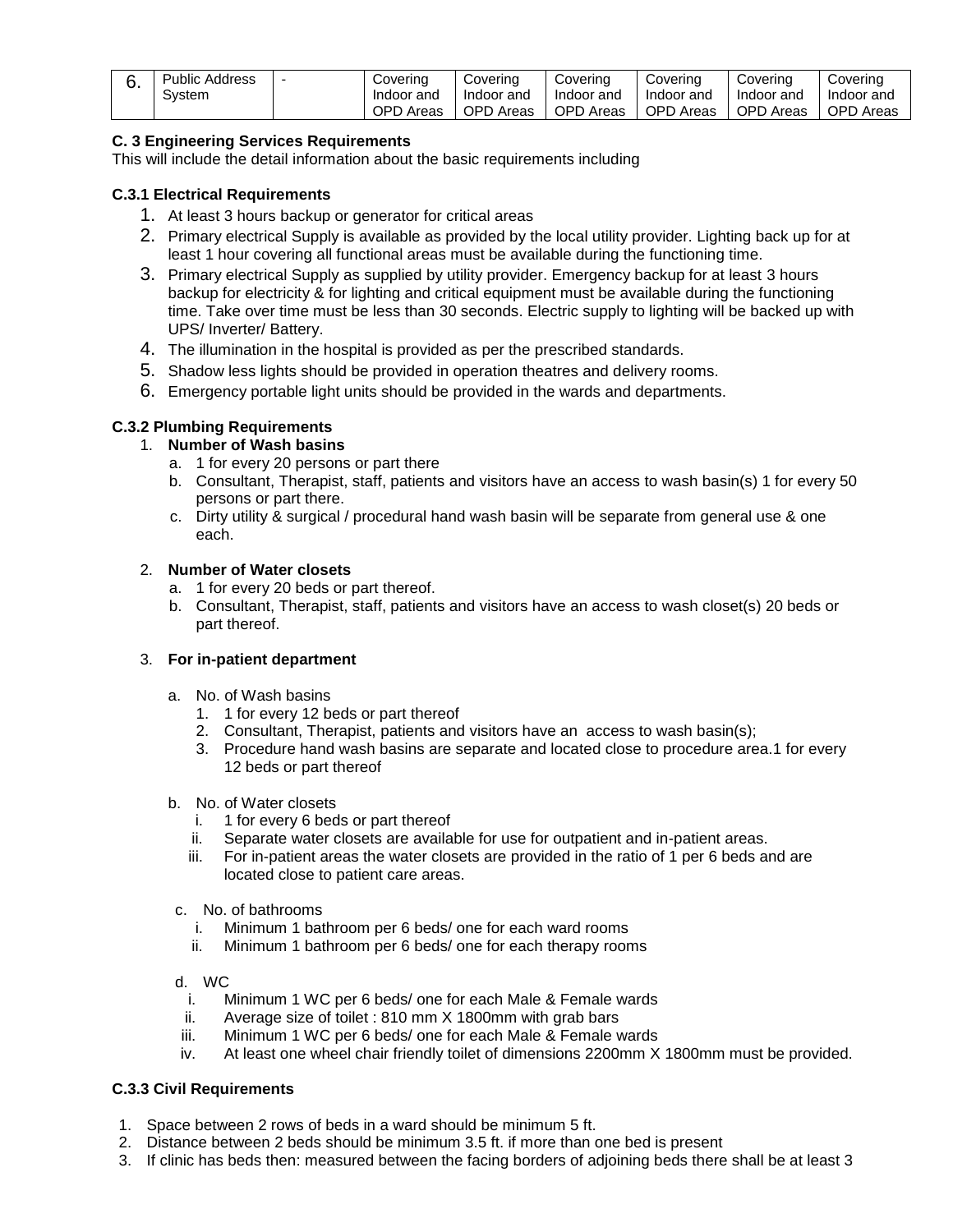feet of distance if the beds are mobile and provided with functional wheels and at least 4 feet if beds do not have functional wheels.

- 4. If there are no beds then this requirement is not applicable.
- 5. Size of hospital bed should be minimum 6' x 3'
- 6. Area per bed should be Minimum 50 sq. ft. / bed

## **C.3.4 HVAC/ AC/ Ventilation/ Cross Ventilation Requirements**

- 1. Air-conditioning and Room Heating in operation theatre and neo-natal units should be provided.
- 2. The ventilation in the hospital may be achieved by either natural supply or by mechanical exhaust of air.
- 3. Cross ventilation/ Mechanical ventilation by fans and or exhausts to achieve comfortable environment without noxious odours.

## **C.3.5 Others**

1. Air coolers or hot air convectors may be provided for the comfort of patients and staff depending on the local needs.

## **C.4 Public Utilities**

### **C.4.1 Safe drinking water**

- 1. Round the clock availability of safe drinking water for patients, staff and visitors.
- 2. Hospital should be provided with water coolers and refrigerator in wards and departments depending upon the local needs.

## **C.4.2 Sanitary Requirements**

- 1. Arrangement should be made for round the clock piped water supply along with an overhead water storage tank with pumping and boosting arrangements.
- 2. Approximately 10000 liters of potable water per day is required for a 100 bedded hospital.
- 3. Separate provision for firefighting should be available.
- 4. Water softening plant should be considered where hardness of water is a major problem.

### **Drainage and Sanitation**

- 1. The construction and maintenance of drainage and sanitation system for waste water, surface water, sub-soil water and sewerage shall be in accordance with the prescribed standards. Prescribed standards and local quidelines shall be followed.
- 2. **Waste Disposal System:** National guidelines on Bio-Medical Waste Management and a Notification of Environment and Forests are at Annexure - I.

### **D***.* **Equipments /instruments**

This includes the type, number, minimum specification & functionality of equipments required in the facility under the following headings

### **D.1 Therapeutic equipments**

## **1: Outpatient department (OPD)**

|           | 1: Equipments /Instruments Requirements for Outpatient Department (OPD): |              |                                                |                                 |                                        |              |                                     |                             |  |  |
|-----------|--------------------------------------------------------------------------|--------------|------------------------------------------------|---------------------------------|----------------------------------------|--------------|-------------------------------------|-----------------------------|--|--|
| S.<br>No. | <b>Clinic</b><br>Name of the<br><b>Equipment</b>                         |              | <b>Minimum</b><br>10 bedded<br><b>Hospital</b> | $11 - 25$<br>bedded<br>Hospital | $26 - 50$<br>bedded<br><b>Hospital</b> |              | More than<br>100 bedded<br>hospital | <b>Teaching</b><br>Hospital |  |  |
|           | A chair and a                                                            | per          | per                                            | 1 per                           | per                                    | per          | per                                 | per                         |  |  |
|           | table for                                                                | consultation | consultation                                   | consultation                    | consultation                           | consultation | consultation                        | consultation                |  |  |
|           | Consultant                                                               | room         | room                                           | room                            | room                                   | room         | room                                | room                        |  |  |
|           | X-ray viewer                                                             | 1<br>per     | per                                            | 1 per                           | per                                    | per          | per                                 | 1 per                       |  |  |
|           |                                                                          | consultation | consultation                                   | consultation                    | consultation                           | consultation | consultation                        | consultatio                 |  |  |
| 2.        |                                                                          | room         | room                                           | room                            | room                                   | room         | room                                | n room                      |  |  |
|           | An examination                                                           | per          | per                                            | per                             | per                                    | per          | per                                 | 1 per                       |  |  |
|           | table of 6 ft, $X$ 2.5                                                   | consultation | consultation                                   | consultation                    | consultation                           | consultation | consultation                        | consultatio                 |  |  |
|           | ft. With privacy                                                         | room         | room                                           | room                            | room                                   | room         | room                                | n room                      |  |  |
| 3.        | screen                                                                   |              |                                                |                                 |                                        |              |                                     |                             |  |  |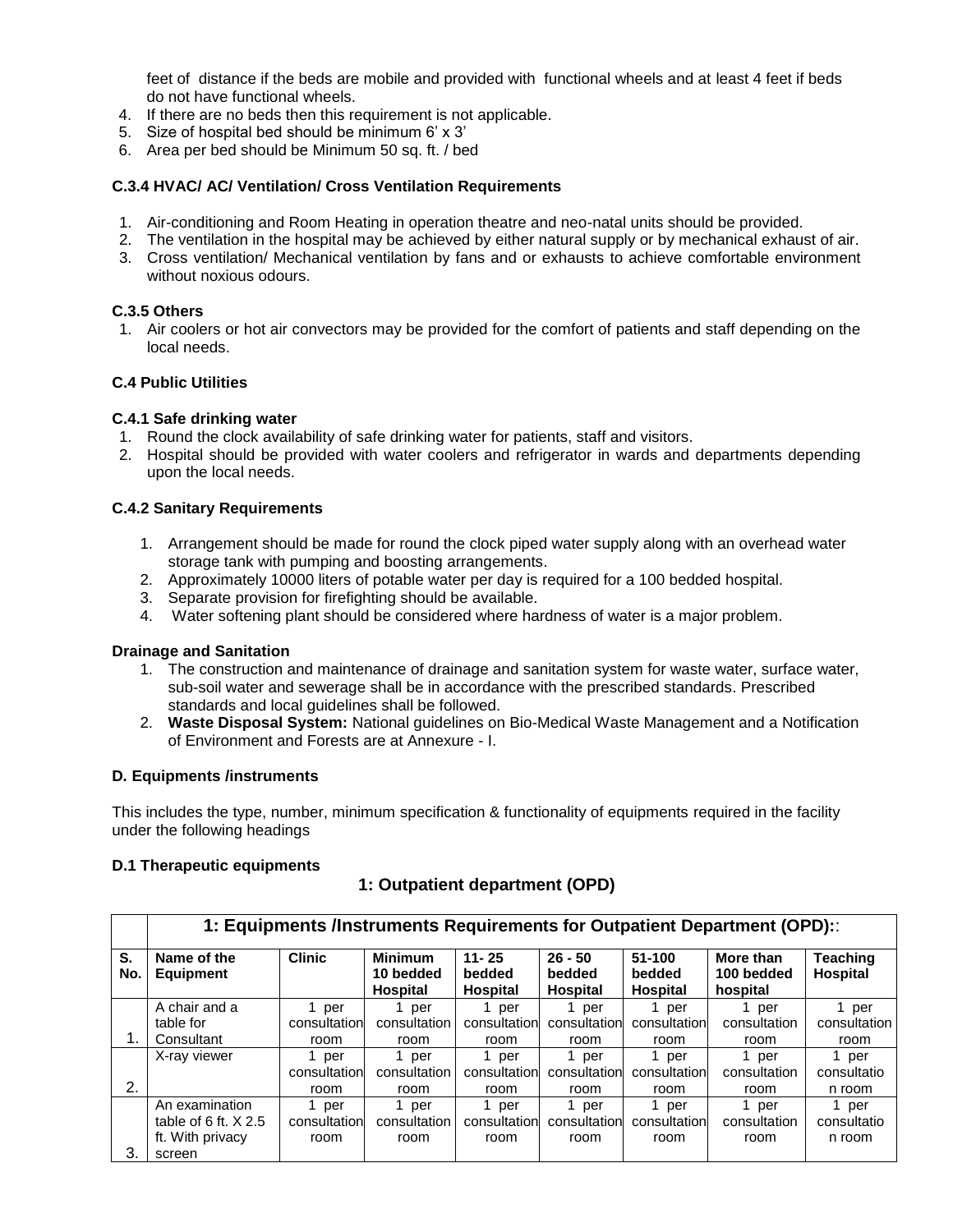|     | <b>Blood pressure</b> | 1 per        | 1 per        | 1 per        | 1 per        | 1 per        | 1 per        | 1 per       |
|-----|-----------------------|--------------|--------------|--------------|--------------|--------------|--------------|-------------|
|     | apparatus,            | consultation | consultation | consultation | consultation | consultation | consultation | consultatio |
| 4.  |                       | room         | room         | room         | room         | room         | room         | n room      |
|     | Stethoscope           | 1 per        | 1 per        | 1 per        | 1 per        | 1 per        | 1 per        | 1 per       |
|     |                       | consultation | consultation | consultation | consultation | consultation | consultation | consultatio |
| 5.  |                       | room         | room         | room         | room         | room         | room         | n room      |
|     |                       | 1 per        | 1 per        | 1 per        | 1 per        | 1 per        | 1 per        | 1 per       |
|     | Torch                 | consultation | consultation | consultation | consultation | consultation | consultation | consultatio |
| 6.  |                       | room         | room         | room         | room         | room         | room         | n room      |
|     |                       | 1 per        | 1 per        | 1 per        | 1 per        | 1 per        | 1 per        | 1 per       |
|     | Thermometer           | consultation | consultation | consultation | consultation | consultation | consultation | consultatio |
| 7.  |                       | room         | room         | room         | room         | room         | room         | n room      |
|     |                       | 1 per        | 1 per        | 1 per        | 1 per        | 1 per        | 1 per        | 1 per       |
|     | Weighing<br>machine.  | consultation | consultation | consultation | consultation | consultatio  | consultation | consultatio |
| 8.  |                       | room         | room         | room         | room         | n room       | room         | n room      |
|     | Essential             | As per       | As per       | As per       | As per       | As per       | As per       | As per      |
|     | diagnostic tools      | requirement  | requirement  | requirement  | requirement  | requirement  | requirement  | requirement |
|     | required for          |              |              |              |              |              |              |             |
|     | examination of        |              |              |              |              |              |              |             |
|     | patients as per the   |              |              |              |              |              |              |             |
|     | scope of services     |              |              |              |              |              |              |             |
|     | offered by the        |              |              |              |              |              |              |             |
| 9.  | hospital.             |              |              |              |              |              |              |             |
|     | Light source which    | As per       | As per       | As per       | As per       | As per       | As per       | As per      |
|     | gives light colour    | require      | require      | require      | require      | require      | require      | require     |
|     | and temperature       | ment         | ment         | ment         | ment         | ment         | ment         | ment        |
|     | similar to solar      |              |              |              |              |              |              |             |
|     | light, Light          |              |              |              |              |              |              |             |
|     | intensity of at least |              |              |              |              |              |              |             |
|     | 500 lux at the        |              |              |              |              |              |              |             |
|     | point of              |              |              |              |              |              |              |             |
| 10. | examination           |              |              |              |              |              |              |             |

# **2: In-Patient Department (IPD)**

|            | 2: Equipments /instruments for In-Patient department (IPD):                                           |                                                |                                        |                                        |                                     |                                     |                                    |
|------------|-------------------------------------------------------------------------------------------------------|------------------------------------------------|----------------------------------------|----------------------------------------|-------------------------------------|-------------------------------------|------------------------------------|
| Sr.<br>No. | Name of the Equipment                                                                                 | <b>Minimum</b><br>10 bedded<br><b>Hospital</b> | $11 - 25$<br>bedded<br><b>Hospital</b> | $26 - 50$<br>bedded<br><b>Hospital</b> | 51-100<br>bedded<br><b>Hospital</b> | More than<br>100 bedded<br>hospital | <b>Teaching</b><br><b>Hospital</b> |
| 1.         | Back rest                                                                                             | As per<br>requirement                          | As per<br>requirement                  | As per<br>requirement                  | As per<br>requirement               | As per<br>requirement               | As per<br>requirement              |
| 2.         | Bain marie trolley stainless<br>steel 1 per floor                                                     | As per<br>requirement                          | As per<br>requirement                  | As per<br>requirement                  | As per<br>requirement               | As per<br>requirement               | As per<br>requirement              |
| 3.         | Biomedical waste colour<br>coded bins                                                                 | Each per<br>floor                              | Each per<br>floor                      | Each per<br>floor                      | Each per<br>floor                   | Each per<br>floor                   | Each per<br>floor                  |
| 4.         | Clock per ward                                                                                        | 1 per ward                                     | 1 per ward                             | 1 per ward                             | 1 per ward                          | 1 per ward                          | 1 per ward                         |
| 5.         | Containers for kitchen                                                                                | As required                                    | As required                            | As required                            | As required                         | As required                         | As required                        |
| 6.         | Dust bins in each ward &<br>consultation room                                                         | 1 per ward                                     | 1 per ward                             | 1 per ward                             | 1 per ward                          | 1 per ward                          | 1 per ward                         |
| 7.         | Fridge                                                                                                | As required                                    | As required                            | As required                            | As required                         | As required                         | As required                        |
| 8.         | Heavy duty Torch light - 1 per<br>ward                                                                | 1 per ward                                     | 1 per ward                             | 1 per ward                             | 1 per ward                          | 1 per ward                          | 1 per ward                         |
| 9.         | Intercom System                                                                                       | As required                                    | As required                            | As required                            | As required                         | As required                         | As required                        |
| 10.        | Non mercury Thermometer<br>$clinical - 1$ per ward                                                    | 1 per ward                                     | 1 per ward                             | 1 per ward                             | 1 per ward                          | 1 per ward                          | 1 per ward                         |
| 11.        | Patients examination table-1<br>per ward/ floor a per the profile<br>of patients & layout of facility | 1 per ward                                     | 1 per ward                             | 1 per ward                             | 1 per ward                          | 1 per ward                          | 1 per ward                         |
| 12.        | Sphygmomanometers-Stand<br>Type 1& Portable (aneroid or<br>Digital) Type $X$ 1 – 1 per ward           | 1 per ward                                     | 1 per ward                             | 1 per ward                             | 1 per ward                          | 1 per ward                          | 1 per ward                         |
| 13.        | Stretcher/ Patient trolley - 1<br>per ward                                                            | 1 per ward                                     | 1 per ward                             | 1 per ward                             | 1 per ward                          | 1 per ward                          | 1 per ward                         |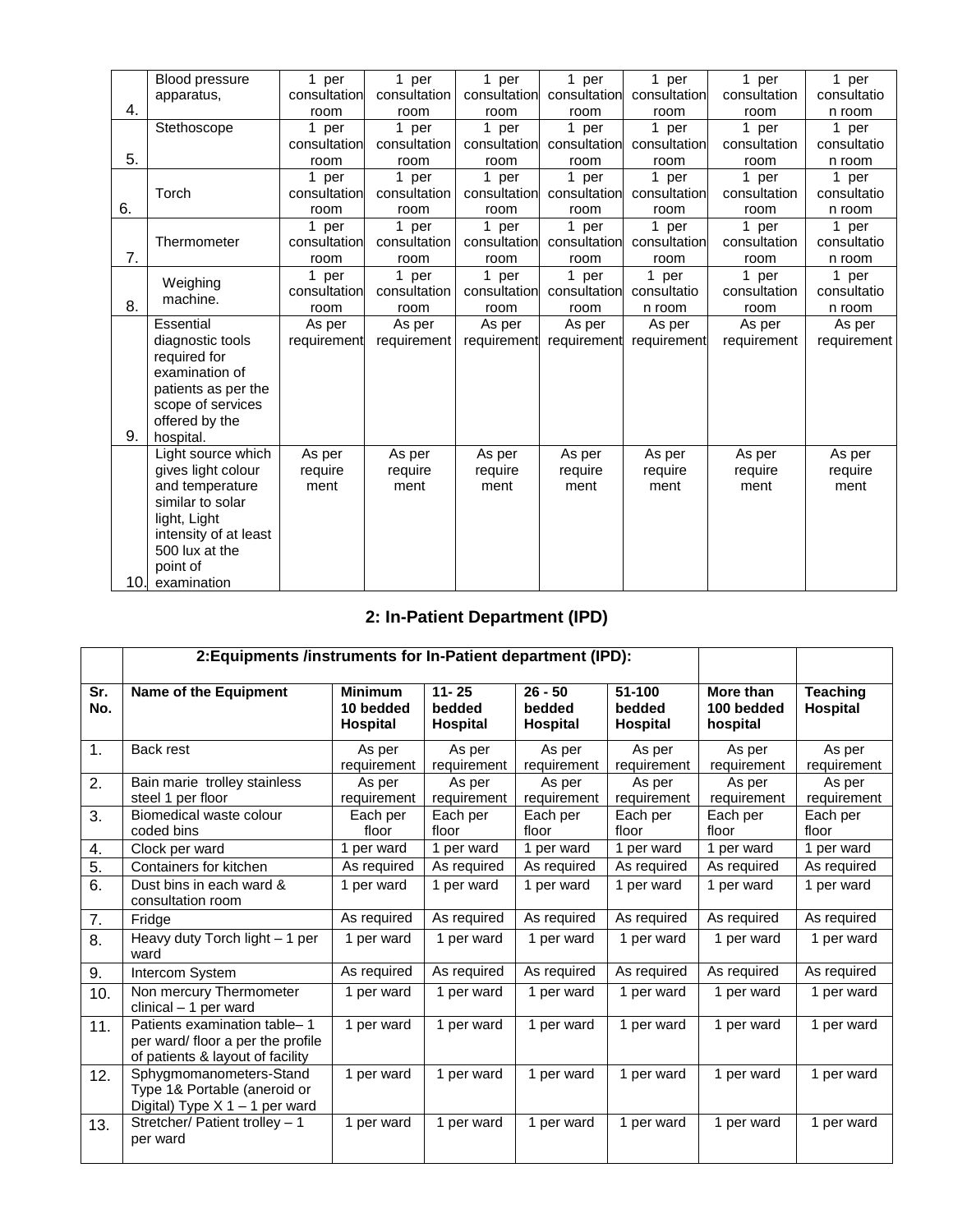| Weighing Machine - 1 per<br>ward | per ward | per ward | per ward   | per ward | per ward | per ward |
|----------------------------------|----------|----------|------------|----------|----------|----------|
| X-ray viewer – one per ward      | per ward | per ward | 1 per ward | per ward | per ward | per ward |

|               | 3: Yoga Therapy Section            |                                       |                                         |                                                    |                                        |                                       |                                     |                                       |  |  |  |
|---------------|------------------------------------|---------------------------------------|-----------------------------------------|----------------------------------------------------|----------------------------------------|---------------------------------------|-------------------------------------|---------------------------------------|--|--|--|
|               |                                    |                                       |                                         | 3: Equipment /instruments for Yoga Therapy Section |                                        |                                       |                                     |                                       |  |  |  |
| S.<br>No      | Name of the<br><b>Equipment</b>    | <b>Clinic</b>                         | <b>Minimum</b><br>10 bedded<br>Hospital | $11 - 25$<br>bedded<br>Hospital                    | $26 - 50$<br>bedded<br><b>Hospital</b> | 51-100<br>bedded<br>Hospital          | More than<br>100 bedded<br>hospital | Teaching<br><b>Hospital</b>           |  |  |  |
| $\mathbf 1$ . | Yoga Mats                          | 10                                    | 10                                      | 25                                                 | 50                                     | 100                                   | 100                                 | 100                                   |  |  |  |
| 2.            | Jalneti Pots                       | 100                                   | 100                                     | 100                                                |                                        |                                       |                                     |                                       |  |  |  |
| 3.            | Sutra Neti                         | each<br>patient<br>should<br>have one | each<br>patient<br>should<br>have one   | each patient<br>should have<br>one                 | each<br>patient<br>should<br>have one  | each<br>patient<br>should<br>have one | each patient<br>should have<br>one  | each<br>patient<br>should<br>have one |  |  |  |
| 4.            | Vastra Dhauti                      | each<br>patient<br>should<br>have one | each<br>patient<br>should<br>have one   | each patient<br>should have<br>one                 | each<br>patient<br>should<br>have one  | each<br>patient<br>should<br>have one | each patient<br>should have<br>one  | each<br>patient<br>should<br>have one |  |  |  |
| 5.            | Steel Drum<br>with Water<br>Heater |                                       | $\mathfrak{p}$                          | 4                                                  | 6                                      | 8                                     | 8                                   | 8                                     |  |  |  |
| 6.            | Water Jugs                         | 5                                     | 10                                      | 20                                                 | 30                                     | 60                                    | 80                                  | 80                                    |  |  |  |
| 7.            | Trataka Stands                     | 2                                     | 5                                       | 5                                                  | 10                                     | 20                                    | 30                                  | 30                                    |  |  |  |
| 8.            | Darries big                        | 2                                     | 5                                       | 10                                                 | 10                                     | 15                                    | 20                                  | 20                                    |  |  |  |

**Other** equipments are Yoga props such as Cushions, Wooden Blocks, Planks, Ropes etc.

## **D.3 Diagnostic equipment**

# **1: Laboratory Equipments**

|           | 1. Laboratory<br>Equipment (wherever service is provided)                                                          |           |             |                 |                 |             |              |                 |  |  |  |
|-----------|--------------------------------------------------------------------------------------------------------------------|-----------|-------------|-----------------|-----------------|-------------|--------------|-----------------|--|--|--|
| Sr.       | <b>Clinic</b><br><b>Minimum</b><br>51-100<br>Name of the<br>$11 - 25$<br>$26 - 50$<br>More than<br><b>Teaching</b> |           |             |                 |                 |             |              |                 |  |  |  |
| <b>No</b> | <b>Equipment</b>                                                                                                   |           | 10 bedded   | bedded          | bedded          | bedded      | 100          | <b>Hospital</b> |  |  |  |
|           |                                                                                                                    |           | Hospital    | <b>Hospital</b> | <b>Hospital</b> | Hospital    | bedded       |                 |  |  |  |
|           |                                                                                                                    |           |             |                 |                 |             | hospital     |                 |  |  |  |
|           | Alarm clock                                                                                                        | Optional  | 1 Per Area/ | 1 Per           | 1 Per           | 1 Per Area/ | 1 Per        | 1 Per           |  |  |  |
|           |                                                                                                                    |           | Ward        | Area/           | Area/           | Ward        | Area/        | Area/           |  |  |  |
| 1.        |                                                                                                                    |           |             | Ward            | Ward            |             | Ward         | Ward            |  |  |  |
|           | Automatic cell                                                                                                     | Optional  | Optional    | Optional        | Minimum         | Minimum 1   | Optional     | Minimum         |  |  |  |
| 2.        | counter                                                                                                            |           |             |                 |                 |             |              |                 |  |  |  |
|           | Auto analyzer/ Semi                                                                                                | Optional  | Optional    | Optional        | Optional        | Optional    | Optional     | Optional        |  |  |  |
| 3.        | auto analyzer                                                                                                      |           |             |                 |                 |             |              |                 |  |  |  |
|           | <b>Binocular Microscope</b>                                                                                        | Minimum   | Minimum 1   | Minimum         | Minimum         | Minimum 1   | Minimum      | Minimum         |  |  |  |
| 4.        |                                                                                                                    |           |             |                 |                 |             | 1            | 1               |  |  |  |
|           | <b>Chemical Balances</b>                                                                                           | Minimum   | Minimum 1   | Minimum         | Minimum         | Minimum 1   | Minimum      | Minimum         |  |  |  |
| 5.        |                                                                                                                    |           |             |                 |                 |             |              |                 |  |  |  |
|           | Counting chamber                                                                                                   | Minimum   | Minimum 1   | Minimum         | Minimum         | Minimum 1   | Minimum      | Minimum         |  |  |  |
| 6.        |                                                                                                                    | 1         |             |                 |                 |             | 1            | 1               |  |  |  |
|           | <b>Electric Colorimeter</b>                                                                                        | Minimum   | Minimum 1   | Minimum         | Minimum         | Minimum 1   | Minimum      | Minimum         |  |  |  |
| 7.        |                                                                                                                    |           |             |                 |                 |             |              |                 |  |  |  |
|           | Electric centrifuge,                                                                                               | Minimum   | Minimum 1   | Minimum         | Minimum         | Minimum 1   | Minimum      | Minimum         |  |  |  |
| 8.        | table top                                                                                                          |           |             |                 |                 |             |              | 1               |  |  |  |
|           | ESR stand with tubes                                                                                               | Minimum   | Minimum 1   | Minimum         | Minimum         | Minimum 1   | Minimum      | Minimum         |  |  |  |
| 9.        |                                                                                                                    |           |             |                 |                 |             |              |                 |  |  |  |
| 10.       | flame photometer                                                                                                   | Minimum   | Minimum 1   | Minimum         | Minimum         | Minimum 1   | Minimum      | Minimum         |  |  |  |
|           |                                                                                                                    | 1 Per     |             | 1 Per           | 1 Per           |             | 1 Per        | 1 Per           |  |  |  |
|           | Glucometer                                                                                                         |           | 1 Per Area/ |                 |                 | 1 Per Area/ |              |                 |  |  |  |
| 11.       |                                                                                                                    | Area/     | Ward        | Area/           | Area/           | Ward        | Area/        | Area/           |  |  |  |
|           |                                                                                                                    | Ward      |             | Ward            | Ward            |             | Ward         | Ward            |  |  |  |
| 12.       | Hemoglobinometer                                                                                                   | Minimum   | Minimum 1   | Minimum         | Minimum         | Minimum 1   | Minimum<br>1 | Minimum<br>1    |  |  |  |
|           |                                                                                                                    | 1         |             |                 |                 |             |              |                 |  |  |  |
|           | Hot air oven                                                                                                       | As needed | As needed   | As              | As needed       | As needed   | As needed    | As needed       |  |  |  |
| 13.       |                                                                                                                    |           |             | needed          |                 |             |              |                 |  |  |  |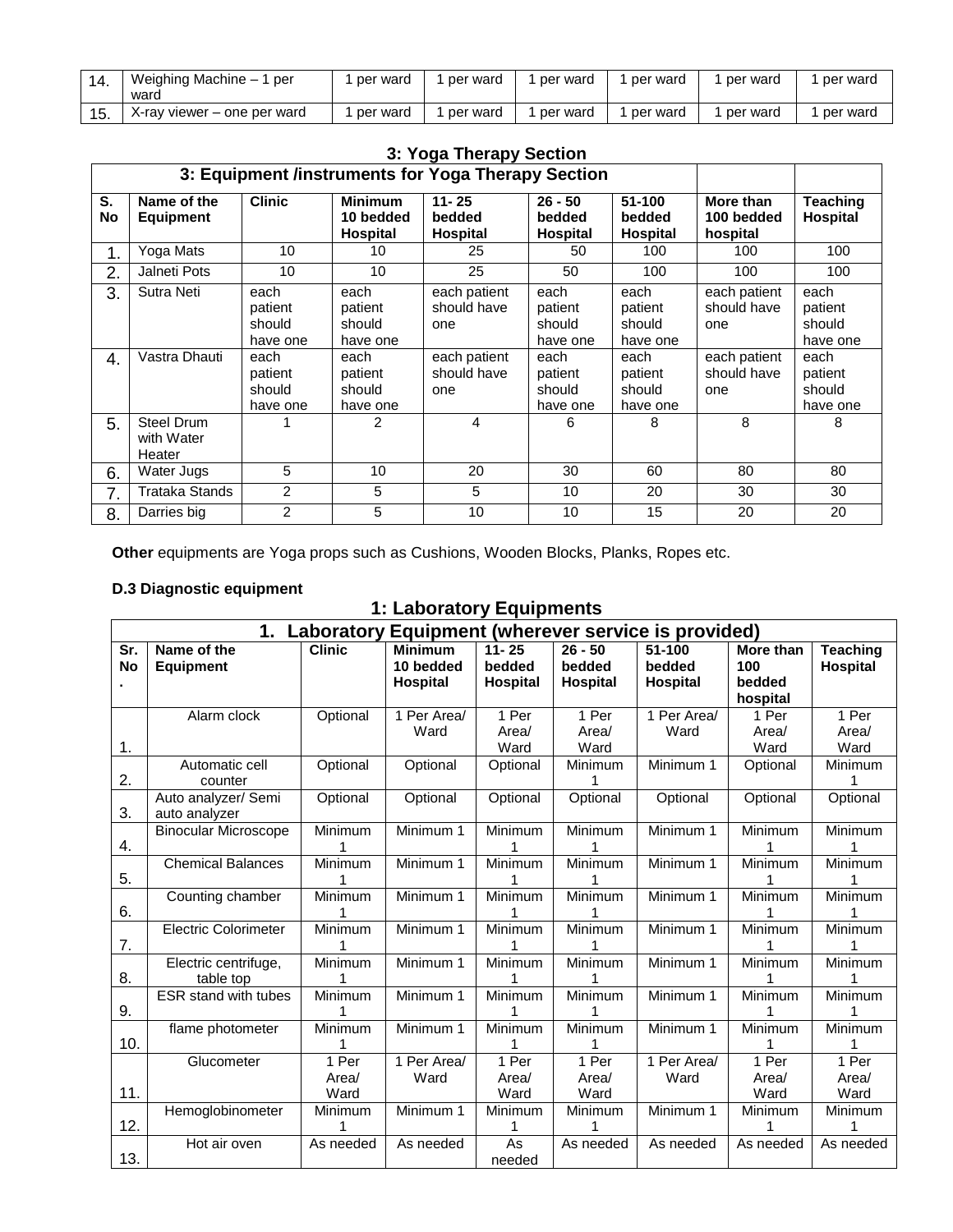|     | 1.<br>Equipment (wherever service is provided)<br>Laboratory |               |                |           |           |           |                |                 |  |  |  |
|-----|--------------------------------------------------------------|---------------|----------------|-----------|-----------|-----------|----------------|-----------------|--|--|--|
| Sr. | Name of the                                                  | <b>Clinic</b> | <b>Minimum</b> | $11 - 25$ | $26 - 50$ | 51-100    | More than      | <b>Teaching</b> |  |  |  |
| No  | <b>Equipment</b>                                             |               | 10 bedded      | bedded    | bedded    | bedded    | 100            | <b>Hospital</b> |  |  |  |
|     |                                                              |               | Hospital       | Hospital  | Hospital  | Hospital  | bedded         |                 |  |  |  |
|     |                                                              |               |                |           |           |           | hospital       |                 |  |  |  |
|     | Hot plates                                                   | As needed     | As needed      | As        | As needed | As needed | As needed      | As needed       |  |  |  |
| 14. |                                                              |               |                | needed    |           |           |                |                 |  |  |  |
|     | Lab Incubator*                                               | As needed     | As needed      | As        | As needed | As needed | As needed      | As needed       |  |  |  |
| 15. |                                                              |               |                | needed    |           |           |                |                 |  |  |  |
|     | Laboratory Auto                                              | As needed     | As needed      | As        | As needed | As needed | As needed      | As needed       |  |  |  |
| 16. | Claves                                                       |               |                | needed    |           |           |                |                 |  |  |  |
|     | Micro pipette of                                             | As needed     | As needed      | As        | As needed | As needed | As needed      | As needed       |  |  |  |
| 17. | different volumes                                            |               |                | needed    |           |           |                |                 |  |  |  |
|     | PH meter                                                     | As needed     | As needed      | As        | As needed | As needed | As needed      | As needed       |  |  |  |
| 18. |                                                              |               |                | needed    |           |           |                |                 |  |  |  |
|     | Refrigerator                                                 | Minimum       | Minimum 1      | Minimum   | Minimum   | Minimum 1 | Minimum        | Minimum         |  |  |  |
| 19. |                                                              | 1             |                | 1         | 1         |           |                |                 |  |  |  |
|     | Rotor / Shaker                                               | Minimum       | Minimum 1      | Minimum   | Minimum   | Minimum 1 | Minimum        | Minimum         |  |  |  |
| 20. |                                                              |               |                |           |           |           |                |                 |  |  |  |
|     | Simple balances                                              | Minimum       | Minimum 1      | Minimum   | Minimum   | Minimum 1 | <b>Minimum</b> | Minimum         |  |  |  |
| 21. |                                                              |               |                |           |           |           |                |                 |  |  |  |
|     | Spirit lamp                                                  | Minimum       | Minimum 1      | Minimum   | Minimum   | Minimum 1 | Minimum        | Minimum         |  |  |  |
| 22. |                                                              |               |                |           |           |           |                |                 |  |  |  |
|     | <b>TCDC</b> count                                            | As needed     | As needed      | As        | As needed | As needed | As needed      | As needed       |  |  |  |
| 23. | apparatus                                                    |               |                | needed    |           |           |                |                 |  |  |  |
|     | Test tube holders                                            | As needed     | As needed      | As        | As needed | As needed | As needed      | As needed       |  |  |  |
| 24. |                                                              |               |                | needed    |           |           |                |                 |  |  |  |
|     | Test tube rack                                               | As needed     | As needed      | As        | As needed | As needed | As needed      | As needed       |  |  |  |
| 25. |                                                              |               |                | needed    |           |           |                |                 |  |  |  |
|     | Test tube stands                                             | As needed     | As needed      | As        | As needed | As needed | As needed      | As needed       |  |  |  |
| 26. |                                                              |               |                | needed    |           |           |                |                 |  |  |  |
|     | Timer stop watch                                             | As needed     | As needed      | As        | As needed | As needed | As needed      | As needed       |  |  |  |
| 27. |                                                              |               |                | needed    |           |           |                |                 |  |  |  |
|     | Water bath                                                   | As needed     | As needed      | As        | As needed | As needed | As needed      | As needed       |  |  |  |
| 28. |                                                              |               |                | needed    |           |           |                |                 |  |  |  |

### **E. Manpower**

This includes the Designation, minimum qualification & number of people required in the facility.

## **E.1 Medical practitioners**

1. **Category:** Yoga Physician/ Medical Officer

#### 2. **Minimum Qualifications:**

A graduate of Bachelor of Naturopathy & Yogic Science (BNYS) (of 5 or 5½ years regular course) from a recognized University **OR** A medico with a full time regular PG Diploma/ Diploma in Yoga (after degree) of minimum one year duration from a recognized University/ Institute of repute with experience in treating the patients through Yoga in a Hospital or Institute of repute.

- 3. **Registration:** (if applicable): with State Governments
- 4. **Trained/ skilled:** Trained

#### **Strength (The minimum number of staff required as per the function.)**

| Sr. no. | <b>Medical Officer/</b><br><b>Yoga Physicians</b> | <b>Hospital Superintendent /</b><br>Administrator | <b>Medical Officer/</b><br><b>Yoga Physicians</b> |
|---------|---------------------------------------------------|---------------------------------------------------|---------------------------------------------------|
| 1.      | Clinics                                           |                                                   | 2 (1 Male/ 1 Female)                              |
| 2.      | Minimum 10 beds                                   |                                                   | 4 (2 Male/ 2 Female)                              |
| 3.      | 11 to 25 beds                                     |                                                   | $2$ (Male) + 2 (Female)                           |
| 4.      | 26 to 50 beds                                     |                                                   | $3$ (Male) + $3$ (Female)                         |
| 5.      | 51 to 100 beds                                    |                                                   | $4$ (Male) + 4 (Female)                           |
| 6.      | More than 100 beds                                |                                                   | $6$ (Male) + $6$ (Female)                         |
| 7.      | <b>Teaching Hospital</b>                          |                                                   | $6$ (Male) + $6$ (Female)                         |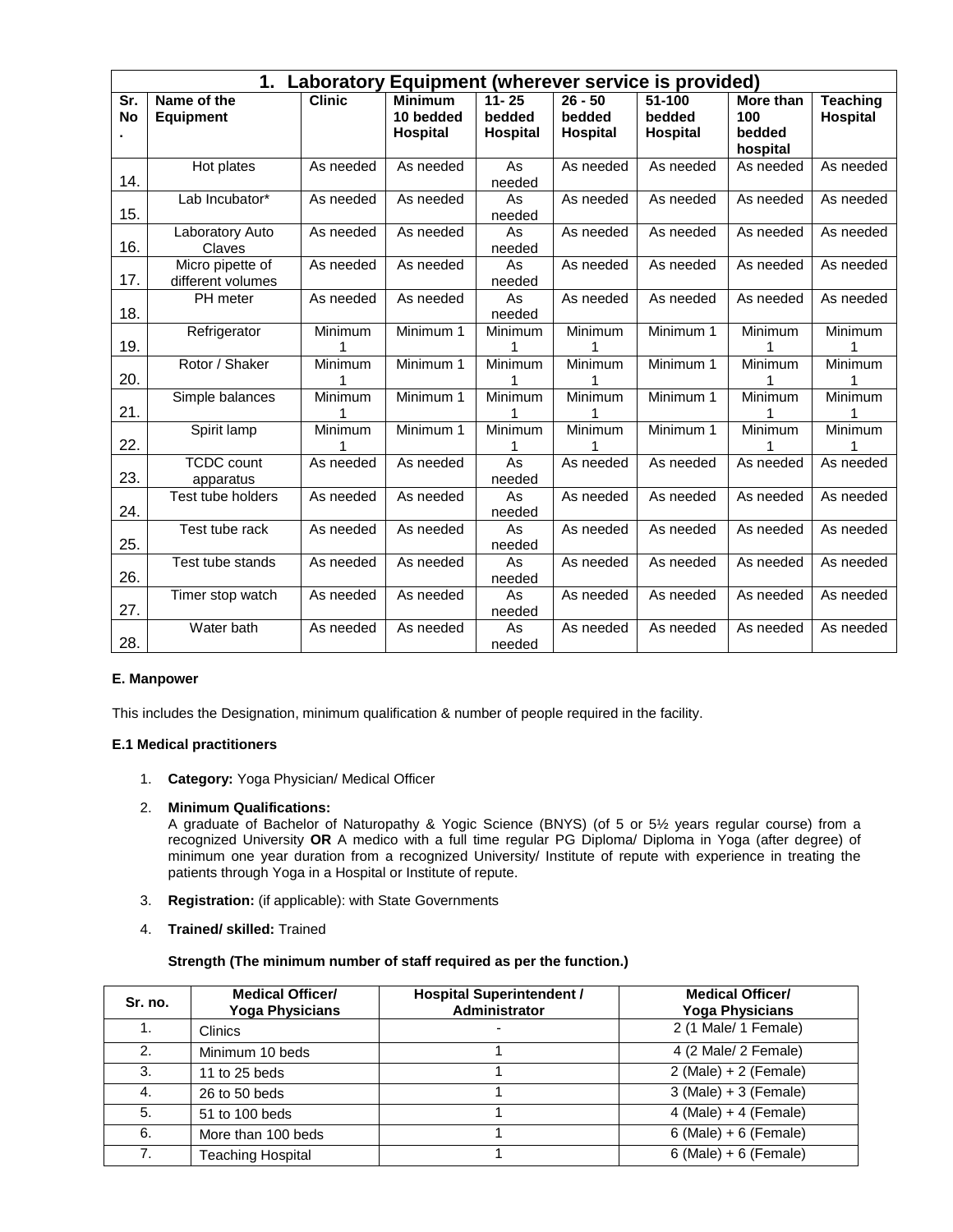#### **E.2 Therapists:**

- 1. **Category:** Yoga Therapist
- 2. **Minimum Qualifications: A r**egular PG degree in Yoga/ Regular Degree in Yoga/ Regular degree in Yoga & Naturopathy from a recognized University with minimum 55% of marks **OR** Any degree with minimum 55% of marks from a recognized University and minimum one year regular PG Diploma/ Diploma in Yoga Therapy/ Yoga Science with minimum 55% of marks from a recognized University/Institute of National repute with minimum six years Post Qualification experience in treating patient in hospitals or in a reputed Yoga Institute.
- 3. **Registration:** (if applicable): Not applicable
- **4. Trained/ skilled:** Trained

|           | Strength: Minimum 2 per treatment room; male and female separate; i.e. minimum 2 male technicians or 2<br>female technicians for a treatment room.                                      |  |   |   |   |   |   |    |  |  |  |
|-----------|-----------------------------------------------------------------------------------------------------------------------------------------------------------------------------------------|--|---|---|---|---|---|----|--|--|--|
| Sr.<br>no | $51 - 100$<br><b>Minimum</b><br>$26 - 50$<br>Teaching<br>$11 - 25$<br>More than<br><b>Clinic</b><br>Yoga therapists<br>Hospital<br>10 bed<br><b>100 Bed</b><br><b>Bed</b><br>bed<br>bed |  |   |   |   |   |   |    |  |  |  |
| -1.       | Yoga Therapists<br>(Female)                                                                                                                                                             |  | 2 | 4 | 5 | 6 |   | 10 |  |  |  |
| 2.        | Yoga Therapist (Male)                                                                                                                                                                   |  | っ | 4 | 5 | 6 |   | 10 |  |  |  |
| 3.        | Yoga Therapy Assistant<br>(Female)                                                                                                                                                      |  |   | 2 | 2 | 4 | 5 | 5  |  |  |  |
| 4.        | Yoga Therapy Assistant<br>(Male)                                                                                                                                                        |  |   | 2 | 2 | Δ | 5 | 5  |  |  |  |

## **E.3 Non-technical staff**

- 1. **Category:** Non-technical staff
- 2. **Minimum Qualifications:** As per rule

| S.<br>no | Non-technical                                                                                          | <b>Minimum</b><br>qualification                                                                                                                                    | <b>Clinic</b>             | <b>Min. 10</b><br>bedded<br><b>Hospital</b> | $11 - 25$<br>bedded<br><b>Hospital</b> | 26-50<br>bedded<br><b>Hospital</b> | 51-100<br>bedded<br><b>Hospital</b> | <b>More</b><br>than 100<br>bedded<br><b>Hospital</b> | Teaching<br>hospital      |
|----------|--------------------------------------------------------------------------------------------------------|--------------------------------------------------------------------------------------------------------------------------------------------------------------------|---------------------------|---------------------------------------------|----------------------------------------|------------------------------------|-------------------------------------|------------------------------------------------------|---------------------------|
| 1.       | Clerk for Billing                                                                                      | Minimum<br>qualification-12th<br>Standard passed.                                                                                                                  |                           | 1                                           | 1                                      | $\mathbf{1}$                       | $\mathbf{1}$                        | $\overline{2}$                                       | $\overline{2}$            |
| 2.       | Cook<br>(if food is<br>cooked in-<br>house)                                                            | Experience of<br>working in mass<br>kitchen for at least<br>1 year at senior<br>cook or at in<br>charge level.                                                     | As per<br>require<br>ment | As per<br>require<br>ment                   | As per<br>require<br>ment              | As per<br>require<br>ment          | As per<br>requirem<br>ent           | As per<br>require<br>ment                            | As per<br>require<br>ment |
| 3.       | Driver (Only in<br>case hospital<br>has its own<br>vehicle for<br>patient or<br>ambulance<br>services) | <b>Driver's License</b><br>for the category of<br>vehicle with State<br>Road Transport<br>Office. If driving<br>an ambulance,<br>specific training is<br>required. | As per<br>require<br>ment | As per<br>require<br>ment                   | As per<br>require<br>ment              | As per<br>require<br>ment          | As per<br>requirem<br>ent           | As per<br>require<br>ment                            | As per<br>require<br>ment |
| 4.       | Electrician                                                                                            | If exists, Diploma<br>in Electrical<br>Engineering.                                                                                                                |                           |                                             | 1                                      | 1                                  | 1                                   | 1                                                    |                           |
| 5.       | Hospital worker<br>(OP/ward +OT)                                                                       | Eight standard<br>completed                                                                                                                                        | 1                         | 2                                           | 4                                      | 6                                  | 6                                   | 10                                                   | 10                        |
| 6.       | Housekeeping<br><b>Staff</b>                                                                           | Ability to read<br>national or local<br>language                                                                                                                   | $\blacksquare$            |                                             | 1                                      | 2                                  | 2                                   | 4                                                    | 4                         |
| 7.       | Kitchen Servant<br>(if food is<br>cooked in-<br>house)                                                 |                                                                                                                                                                    | As per<br>require<br>ment | As per<br>require<br>ment                   | As per<br>require<br>ment              | As per<br>require<br>ment          | As per<br>requirem<br>ent           | As per<br>require<br>ment                            | As per<br>require<br>ment |
| 8.       | Laboratory<br>Attendant                                                                                | Ability to read<br>national or local                                                                                                                               | As per<br>require         | As per<br>require                           | As per<br>require                      | As per<br>require                  | As per<br>requirem                  | As per<br>require                                    | As per<br>require         |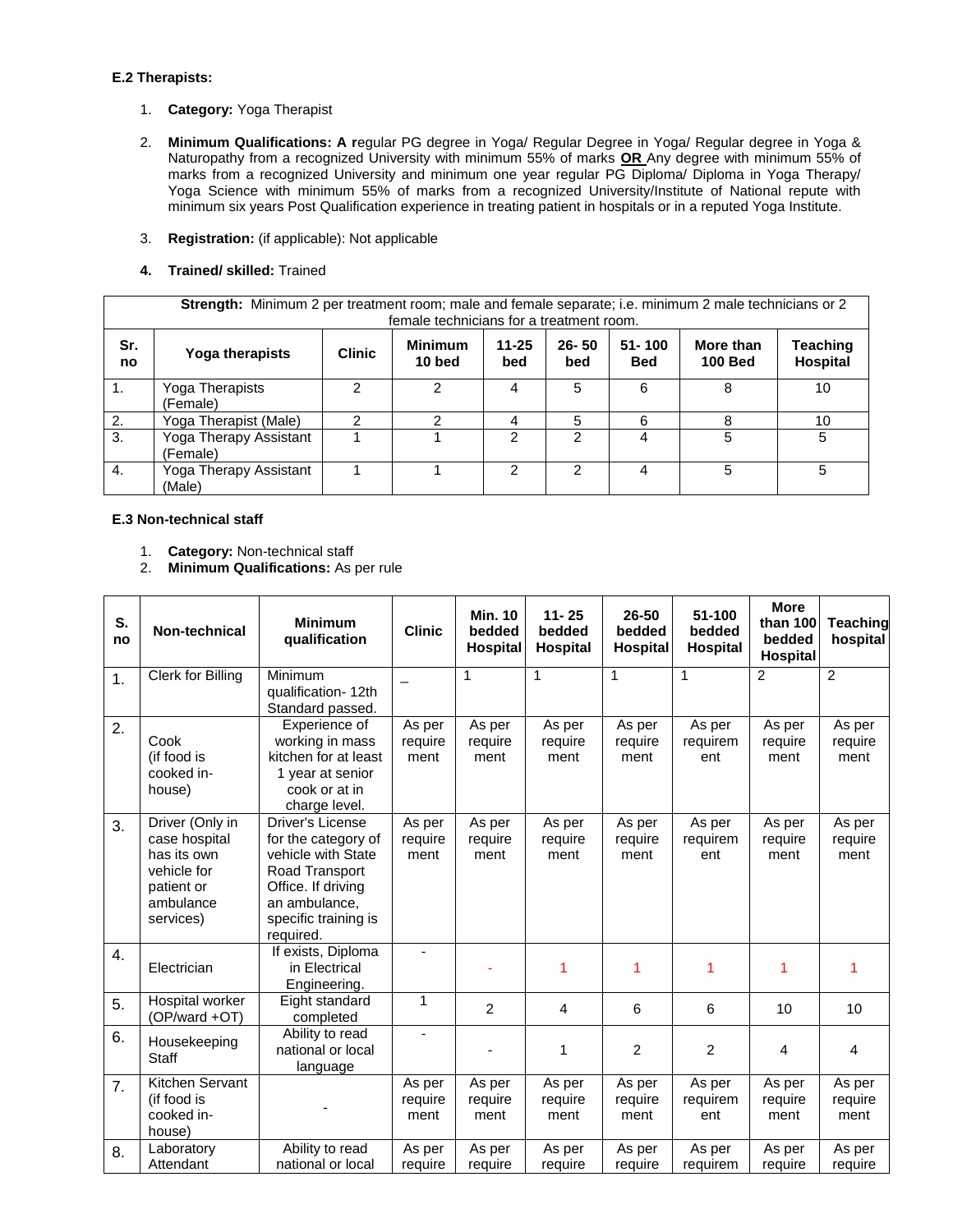|     | (Hospital                 | language                    | ment              | ment              | ment              | ment              | ent                | ment              | ment              |
|-----|---------------------------|-----------------------------|-------------------|-------------------|-------------------|-------------------|--------------------|-------------------|-------------------|
|     | Worker)                   |                             |                   |                   |                   |                   |                    |                   |                   |
|     | (if lab is in-            |                             |                   |                   |                   |                   |                    |                   |                   |
|     | house)                    | Qualified                   |                   |                   |                   |                   |                    |                   |                   |
| 9.  | Laboratory<br>Technician  | Laboratory                  | As per<br>require | As per<br>require | As per<br>require | As per<br>require | As per<br>requirem | As per<br>require | As per<br>require |
|     | (if Lab is in-            | Technician                  | ment              | ment              | ment              | ment              | ent                | ment              | ment              |
|     | house)                    |                             |                   |                   |                   |                   |                    |                   |                   |
| 10. | Maintenance               | If exists, Diploma          | As per            | As per            | As per            | As per            | As per             | As per            | As per            |
|     | person                    | in Electrical               | require           | require           | require           | require           | requirem           | require           | require           |
|     |                           | Engineering.                | ment              | ment              | ment              | ment              | ent                | ment              | ment              |
| 11. | Medical                   | Minimum                     |                   |                   |                   |                   |                    |                   |                   |
|     | Records Officer/          | qualification-12th          |                   |                   |                   |                   | 1                  | 1                 | 1                 |
|     | Technician                | Standard passed.            | As per            | As per            | As per            | As per            | As per             | As per            | As per            |
| 12. | Peon                      | Eight standard              | require           | require           | require           | require           | requirem           | require           | require           |
|     |                           | completed                   | ment              | ment              | ment              | ment              | ent                | ment              | ment              |
| 13. | Plumber                   |                             |                   |                   |                   | 1                 | 1                  | 1                 | 1                 |
| 14. | <b>Sanitary Worker</b>    |                             | 2                 | 2                 | 4                 | 6                 | 6                  | 8                 | 8                 |
| 15. | store keeper/             | Minimum                     |                   | ٠                 |                   |                   | 1                  |                   |                   |
|     | Manager                   | qualification-12th          |                   |                   |                   | 1                 |                    | 1                 | 1                 |
|     |                           | Standard passed.            |                   |                   |                   |                   |                    |                   |                   |
| 16. | Therapy                   | Eight standard              | As per            | As per            | As per            | As per            | As per             | As per            | As per            |
|     | Assistant                 | completed and               | require           | require           | require           | require           | requirem           | require           | require           |
|     | Minimum 1                 | Certificate in Yoga         | ment              | ment              | ment              | ment              | ent                | ment              | ment              |
| 17. | Ward Ayah                 |                             | As per            | As per            | As per            | As per            | As per             | As per            | As per            |
|     | Minimum 1 per             | Eight standard              | require           | require           | require           | require           | requirem           | require           | require           |
|     | ward/floor                | completed                   | ment              | ment              | ment              | ment              | ent                | ment              | ment              |
| 18. | Ward boy<br>Minimum 1 per |                             | As per            | As per            | As per            | As per            | As per             | As per            | As per            |
|     | ward/floor                | Eight standard<br>completed | require<br>ment   | require<br>ment   | require<br>ment   | require<br>ment   | requirem<br>ent    | require<br>ment   | require<br>ment   |
|     |                           |                             |                   |                   |                   |                   |                    |                   |                   |

## **E.5 Administrative staff:** The number would vary as per requirement and may be outsourced.

| <b>Administrative staff</b>            |                                                        |               |                                             |                                        |                                    |                              |                                     |                      |
|----------------------------------------|--------------------------------------------------------|---------------|---------------------------------------------|----------------------------------------|------------------------------------|------------------------------|-------------------------------------|----------------------|
| $\overline{\mathbf{s}}$ .<br><b>No</b> | <b>Administrative</b><br>staff                         | <b>Clinic</b> | <b>Min. 10</b><br>bedded<br><b>Hospital</b> | $11 - 25$<br>bedded<br><b>Hospital</b> | 26-50<br>bedded<br><b>Hospital</b> | 51-100<br>bedded<br>Hospital | More than<br>100 bedded<br>Hospital | Teaching<br>hospital |
| 1.                                     | Office<br>Superintendent/<br>Hospital<br>Administrator |               |                                             |                                        |                                    |                              |                                     |                      |
| 2.                                     | Accountant                                             |               |                                             |                                        |                                    |                              |                                     |                      |
| 3.                                     | Technicians                                            |               |                                             |                                        |                                    |                              |                                     |                      |
| 4.                                     | Security Staff*                                        |               | 3                                           | 6                                      | 6                                  | 9                            | 9                                   | 9                    |

## **G. Consumables**

This includes the minimum quantity of the commonly used consumables in the facility which should be made available.

## **G.5 Linen**

| Sr.<br>no      | Linen             | <b>Clinic</b> | <b>Min. 10</b><br>bedded<br>Hospital | $11 - 25$<br>bedded<br><b>Hospital</b> | $26 - 50$<br>bedded<br><b>Hospital</b> | 51-100<br>bedded<br><b>Hospital</b> | More than<br>100 bedded<br><b>Hospital</b> | <b>Teaching</b><br>hospital |
|----------------|-------------------|---------------|--------------------------------------|----------------------------------------|----------------------------------------|-------------------------------------|--------------------------------------------|-----------------------------|
| $\mathbf{1}$ . | Apron for cook    |               | As per                               | As per                                 | As per                                 | As per                              | As per                                     | As per                      |
|                |                   |               | need                                 | need                                   | need                                   | need                                | need                                       | need                        |
| 2.             | <b>Bed sheets</b> | As per        | As per                               | As per                                 | As per                                 | As per                              | As per                                     | As per                      |
|                |                   | need          | need                                 | need                                   | need                                   | need                                | need                                       | need                        |
| 3.             | <b>Bedspreads</b> | As per        | As per                               | As per                                 | As per                                 | As per                              | As per                                     | As per                      |
|                |                   | need          | need                                 | need                                   | need                                   | need                                | need                                       | need                        |
| 4.             | <b>Blankets</b>   |               | one per                              | one per                                | one per                                | one per                             | one per                                    | one per                     |
|                |                   |               | bed                                  | bed                                    | bed                                    | bed                                 | bed                                        | bed                         |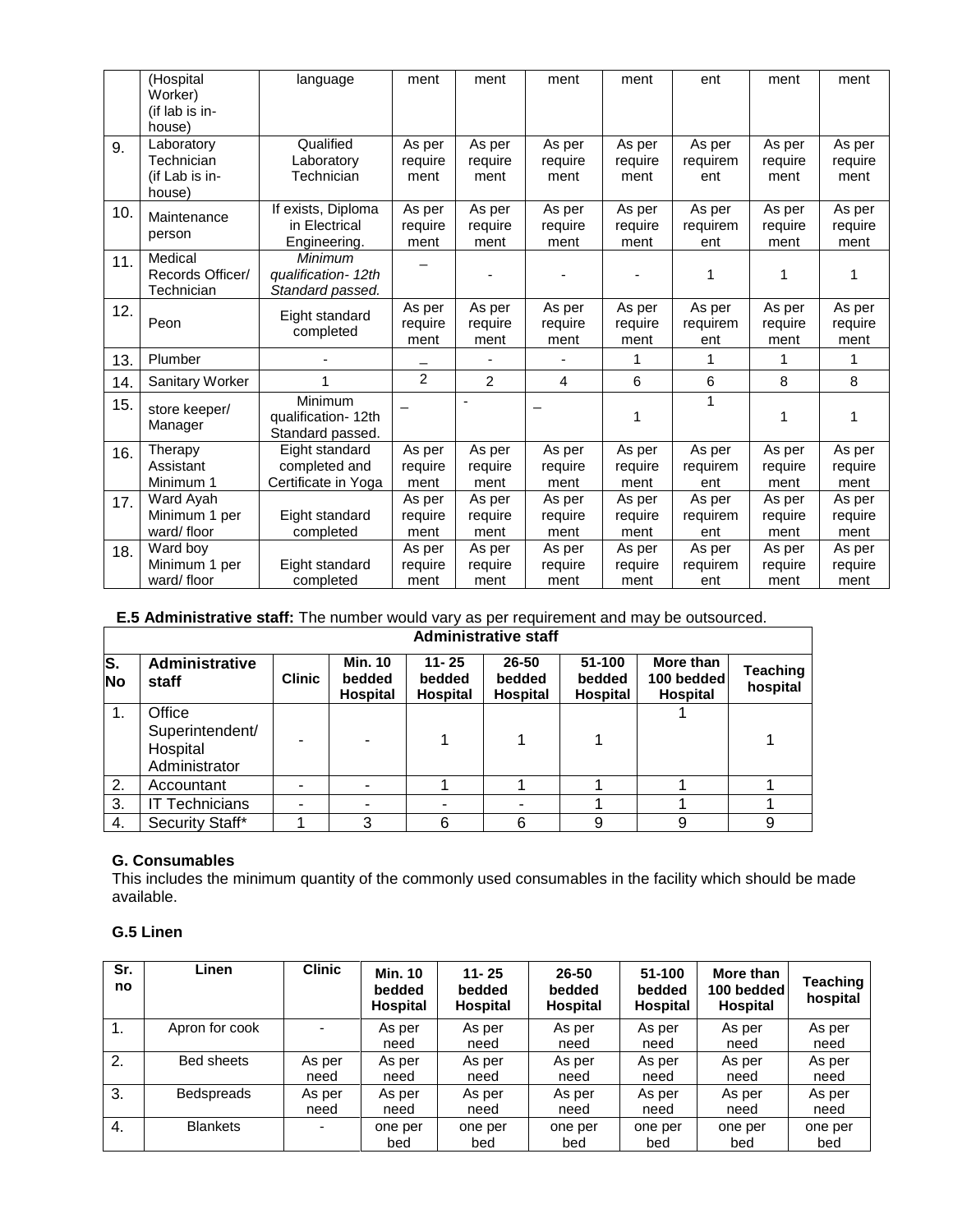| 5.  | Curtain cloth             | As per         | As per     | As per     | As per     | As per     | As per     | As per     |
|-----|---------------------------|----------------|------------|------------|------------|------------|------------|------------|
|     | windows and doors         | need           | need       | need       | need       | need       | need       | need       |
| 6.  | Overcoat for              | one per        | one per    | one per    | one per    | one per    | one per    | one per    |
|     | consultant                | consultant     | consultant | consultant | consultant | consultant | consultant | consultant |
| 7.  | Mats (Nylon)              | As per         | one per    | one per    | one per    | one per    | one per    | one per    |
|     |                           | need           | bed        | bed        | bed        | bed        | bed        | bed        |
| 8.  | Mattress (foam)           |                | one per    | one per    | one per    | one per    | one per    | one per    |
|     | adults                    |                | bed        | bed        | bed        | bed        | bed        | bed        |
| 9.  | <b>Pediatric Mattress</b> |                | one per    | one per    | one per    | one per    | one per    | one per    |
|     |                           |                | bed        | bed        | bed        | bed        | bed        | bed        |
| 10. | Patient house coat        |                | Two per    | Two per    | Two per    | Two per    | Two per    | Two per    |
|     | (for female)              |                | bed        | bed        | bed        | bed        | bed        | bed        |
| 11. | Patients pajama           | $\blacksquare$ | Two per    | Two per    | Two per    | Two per    | Two per    | Two per    |
|     | (for male) shirts         |                | bed        | bed        | bed        | bed        | bed        | bed        |
| 12. | towels                    | 10             | Two per    | Two per    | Two per    | Two per    | Two per    | Two per    |
|     |                           |                | bed        | bed        | bed        | bed        | bed        | bed        |
| 13. | Pillow covers             | 10             | Two per    | Two per    | Two per    | Two per    | Two per    | Two per    |
|     |                           |                | bed        | bed        | bed        | bed        | bed        | bed        |
| 14. | <b>Pillows</b>            | 4              | Two per    | Two per    | Two per    | Two per    | Two per    | Two per    |
|     |                           |                | bed        | bed        | bed        | bed        | bed        | bed        |
| 15. | Table cloth               | adequate       | adequate   | adequate   | adequate   | adequate   | adequate   | adequate   |
|     |                           | quantity       | quantity   | quantity   | quantity   | quantity   | quantity   | quantity   |
| 16. | Uniform / Apron           | As per         | As per     | As per     | As per     | As per     | As per     | As per     |
|     |                           | need           | need       | need       | need       | need       | need       | need       |

## **G.6 Stationary**

| Sr. no. | <b>Items</b>                        |  |  |  |
|---------|-------------------------------------|--|--|--|
| 1.      | <b>Consents Forms</b>               |  |  |  |
| 2.      | <b>Continuation Sheets for IPD</b>  |  |  |  |
| 3.      | Continuation sheets for OPD         |  |  |  |
| 4.      | Diet Cards                          |  |  |  |
| 5.      | <b>Diet Sheets</b>                  |  |  |  |
| 6.      | Discharge cards                     |  |  |  |
| 7.      | Indoor Admission Form & Case Sheets |  |  |  |
| 8.      | <b>Intake Output Charts</b>         |  |  |  |
| 9.      | <b>Nursing Monitoring Forms</b>     |  |  |  |
| 10.     | <b>OPD Forms</b>                    |  |  |  |
| 11.     | <b>Pathological Books</b>           |  |  |  |
| 12.     | Registers                           |  |  |  |
| 13.     | <b>Registration Card</b>            |  |  |  |
| 14.     | Sentinel Event Form                 |  |  |  |
| 15.     | <b>Supplementary Sheets</b>         |  |  |  |
| 16.     | <b>Temperature Charts</b>           |  |  |  |
| 17.     | <b>Treatment Cards</b>              |  |  |  |
| 18.     | <b>White Papers</b>                 |  |  |  |
| 19.     | X-ray Forms                         |  |  |  |

## **H. Licenses**

This includes the minimum statutory compliance applicable as per the central or state government along with licensing body.

| S.<br>No. | Name of the Act                                          | Department/Area | <b>Licensing body</b>                                                                                                     |
|-----------|----------------------------------------------------------|-----------------|---------------------------------------------------------------------------------------------------------------------------|
|           | Registration under Shops and<br><b>Establishment Act</b> | Organization    | Jurisdictional Authorities like Panchayat/<br>Nagarpalika/ Mahanagarpalika/ Municipality/<br><b>Municipal Corporation</b> |
| 2.        | <b>Registration under Clinical</b><br>Establishment Act  | Organization    | Jurisdictional Authorities like Panchayat/<br>Nagarpalika/ Mahanagarpalika/ Municipality/<br><b>Municipal Corporation</b> |
| ß.        | AERB clearances for CT/MRI/X ray &<br>Radiation          | Imaging         | Atomic Energy Regulatory Board                                                                                            |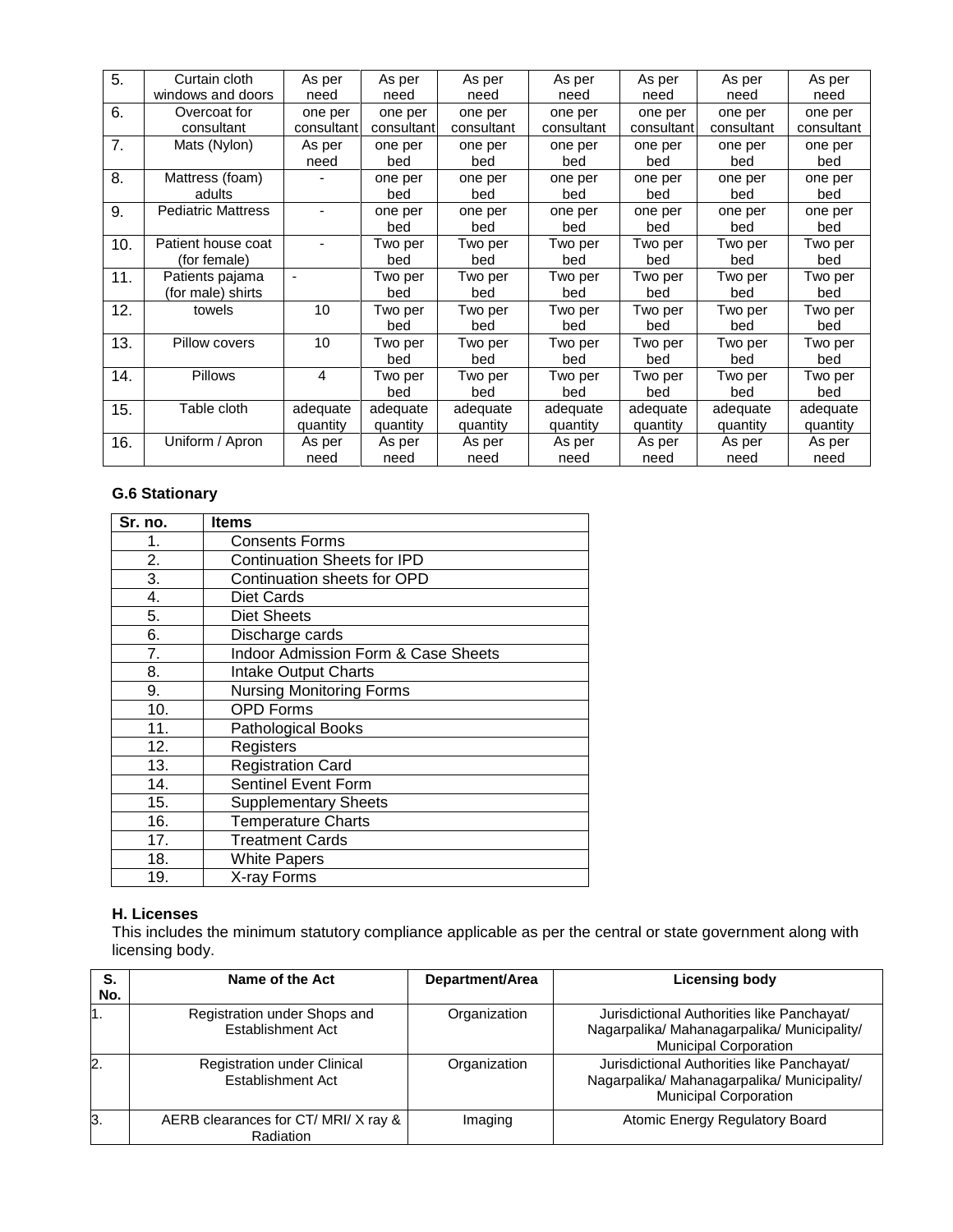| 4.  | Agreement for Common Biomedical<br>Waste Collection, Transportation,<br>Treatment, Storage and Disposal<br>Facility                    | Organization                                           | <b>Local Pollution Control Board</b>                                                                                       |
|-----|----------------------------------------------------------------------------------------------------------------------------------------|--------------------------------------------------------|----------------------------------------------------------------------------------------------------------------------------|
| 5.  | Registration under Air (prevention and<br>control of pollution) Act, 1981.                                                             | Organization                                           | <b>Local Pollution Control Board</b>                                                                                       |
| 6.  | Approval of Radiation Safety Officer                                                                                                   | Imaging                                                | Atomic Energy Regulatory Board                                                                                             |
| 7.  | Boiler license under Indian Boiler Act,<br>1923                                                                                        | <b>Boiler</b>                                          | Concerned regulatory Body                                                                                                  |
| 8.  | Building Permit (From the Municipality).                                                                                               | To be obtained from                                    | Jurisdictional Revenue Authorities like Panchayat/<br>Nagarpalika/ Mahanagarpalika/ Municipality/<br>Municipal Corporation |
| 9.  | Certificate for Narcotics & Psychotropic<br>Substances                                                                                 | Pharmacy and /<br>Hospital                             | Drug Controller                                                                                                            |
| 10. | Certificate of Registration under society<br>act 1860                                                                                  | Organization                                           | Registrar of societies/ Charity Commissioners<br>office                                                                    |
| 11. | Certificate u/s 80-G of IT Act                                                                                                         | Organization                                           | If applicable.                                                                                                             |
| 12. | Class clearance certificate issued to<br>manufacturer/ importer of mobile X ray<br>equipment                                           | Imaging                                                | AERB Class Clearance issued to Manufacturer/<br>dealer of imaging equipment                                                |
| 13. | Commissioning approval of Linear<br>Accelerator                                                                                        | Radiation Therapy                                      | <b>AERB</b>                                                                                                                |
| 14. | ESIS registration in case of >20<br>employees                                                                                          | Organization                                           | Employee State Insurance Company                                                                                           |
| 15. | Excise permit to store Spirit.                                                                                                         | Organization                                           | Excise department                                                                                                          |
| 16. | Generator Exhaust air Quality Report                                                                                                   | Generator                                              | Authorized Air Testing Laboratory                                                                                          |
| 17. | License to sale or distribute drugs<br>Form 20, 21, 21C                                                                                | Pharmacy                                               | <b>FDA</b>                                                                                                                 |
| 18. | License for lift                                                                                                                       | Lift                                                   | Mobile Electric Vehicles Department                                                                                        |
| 19. | License to play music for public use                                                                                                   | Organization                                           | Indian                                                                                                                     |
| 20. | No objection certificate from the Chief<br>Fire Officer.                                                                               | Organization                                           | <b>Fire Department</b>                                                                                                     |
| 21. | Obtaining clearances for weighing<br>equipments in all the hospital units<br>under The Standards of Weights and<br>Measures Act, 1976. | Weights and<br>measures                                | Department of Weights and Measures                                                                                         |
| 22. | Occupation Certificate                                                                                                                 | To be obtained from                                    | Jurisdictional Revenue Authorities like Panchayat/<br>Nagarpalika/ Mahanagarpalika/ Municipality/<br>Municipal Corporation |
| 23. | PNDT Act, 1996.                                                                                                                        | Sonography                                             | Health Department of Regulatory Body assigned<br>with the responsibility                                                   |
| 24. | Registration of births and deaths Act,<br>1969.                                                                                        | Organization                                           | Health Department of Regulatory Body assigned<br>with the responsibility                                                   |
| 25. | SMPV License for Storage of Liquid<br>Oxygen, Form III (License to<br>compressed gas in pressure vessel or<br>vessels)                 | Medical Gases in<br><b>Pressurized Vessels</b>         | <b>Licensing Authority</b>                                                                                                 |
| 26. | <b>TAN Number</b>                                                                                                                      | Organization                                           | Income Tax Department                                                                                                      |
| 27. | PAN Number                                                                                                                             | Organization                                           | Income Tax Department                                                                                                      |
| 28. | Vehicle Registration certificates for<br>Ambulance                                                                                     | Ambulance and<br>Vehicles owned by<br>the organization | Road Traffic Authority                                                                                                     |
| 29. | Water Prevention and control of<br>pollution Act                                                                                       | Organization                                           | <b>Pollution Control Board</b>                                                                                             |

## **I. Basic Processes**

**I.1** Registration (This will help in developing a database at State / Central level).

1. Name,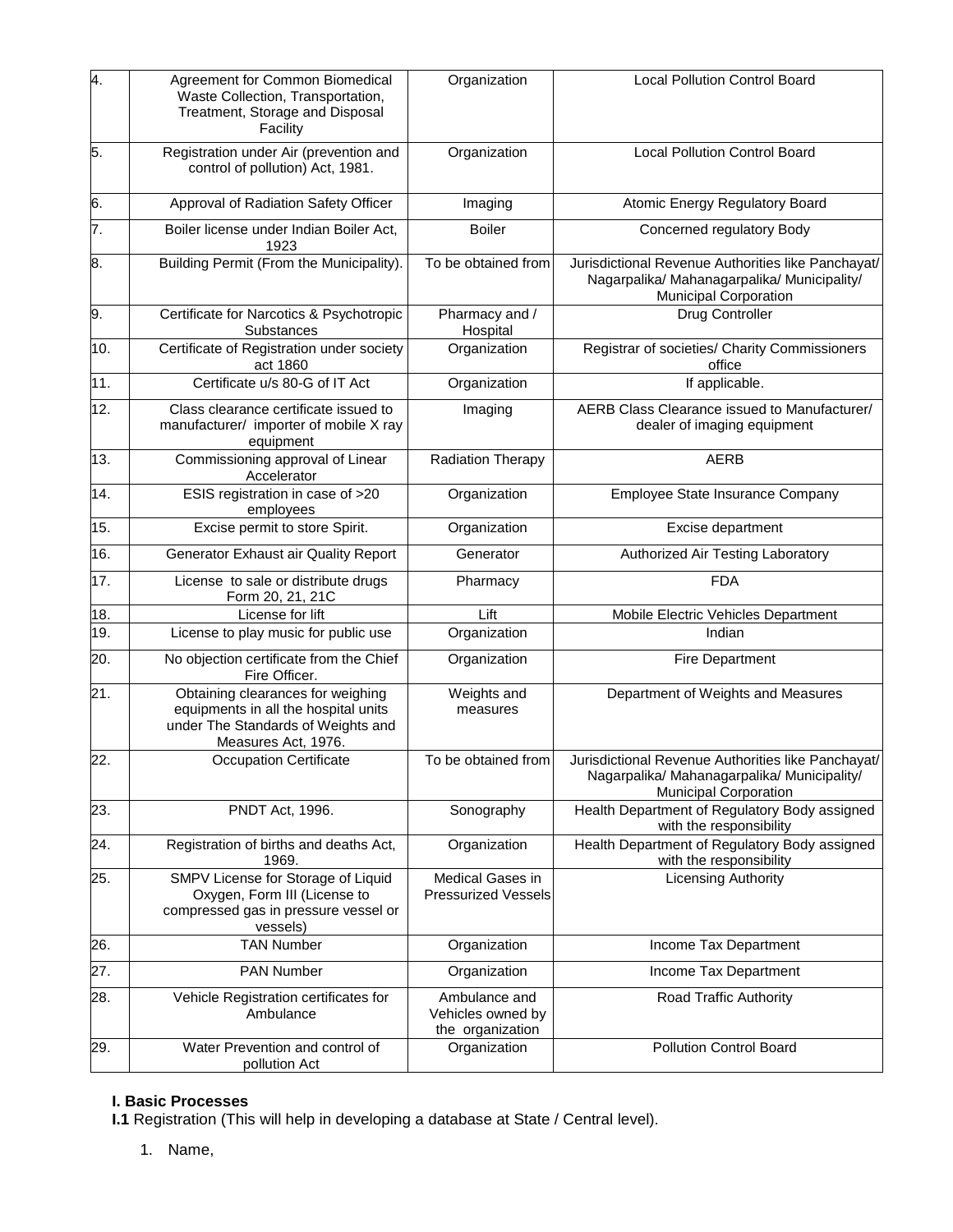- 2. Age,
- 3. Gender ,
- 4. Address with PIN code.
- 5. Marital Status,
- 6. Contact Number,
- 7. Type of Diet (Veg, Non-veg),
- 8. OP/ IP Number,
- 9. Date & Time of visit for OP/ admission for IP,
- 10. Name of Treating Consultant / Therapist

## **I.2 Assessment**

- 1. Primary Complaint of the guest:
- 2. History of Primary Complaint:
- 3. History of Medication:
- 4. History of Implants/ Pacemaker/ Surgery:
- 5. Past History
- 6. History of allergies
- 7. Diet and Lifestyle History
- 8. Family History
- 9. Personal History
- 10. General Examination
- 11. Systemic Examination
- 12. Physical Examination
- 13. Pain Scoring
- 14. Nutritional Assessment
- 15. Diagnosis Provisional / Final
- 16. Preventive Aspects
- 17. Plan of Care
- 18. Treatment

## **I.3 Infection Control**

- 1. Cleaning: to be done with defined solution with dilution as advised by the manufacturer. Defined schedule with full cleaning at least once a day.
- 2. Disinfectants: Defined solution with dilution as advised by the manufacturer. Defined schedule with full cleaning at least once a day.
- 3. Advisable to have designated Infection Control Officer for hospital more than 50 beds.
- 4. Advisable to have designated Infection Control Committee for hospital more than 50 beds.
- 5. Infection control activities should be monitoring by define method & schedule.

## **I.4 Safety considerations**

## **(Surgical safety, infection control, biomedical waste, first aid & basic life support, disaster preparedness)**

## **1. Following physical safety aspects shall be taken care in the hospital**

- 1. AERB safety rules shall be followed in Radiology and other radiation areas.
- 2. All areas where a physical hazards may occur, like near DG set, transformer, Cylinder storage, electric panels, steep slope etc. shall be provided with safety signage and safety instructions
- 3. All balconies and opening on higher floors shall have grills
- 4. All bottles containing acids or alkalis shall be stored on cupboards at height below the shoulder level to prevent them from falling while taking out. It shall never be stored on height above the head level
- 5. All electric panels shall be enclosed in insulated and nonflammable box and shall be kept locked
- 6. All entry doors, windows and furniture shall be maintained in good maintained condition
- 7. All equipments, furniture awaiting condemnation shall be stored in separate condemnation area
- 8. All stretchers and wheelchairs shall have safety belts for fastening the patient
- 9. Anti-skid mats shall be placed on entrance of bathrooms
- 10. Boundary wall of the hospital's campus shall be of sufficient height with metal fencing on top. Entire boundary wall shall be kept in intact condition
- 11. Corridors and passages shall not be blocked by chairs, tables or equipments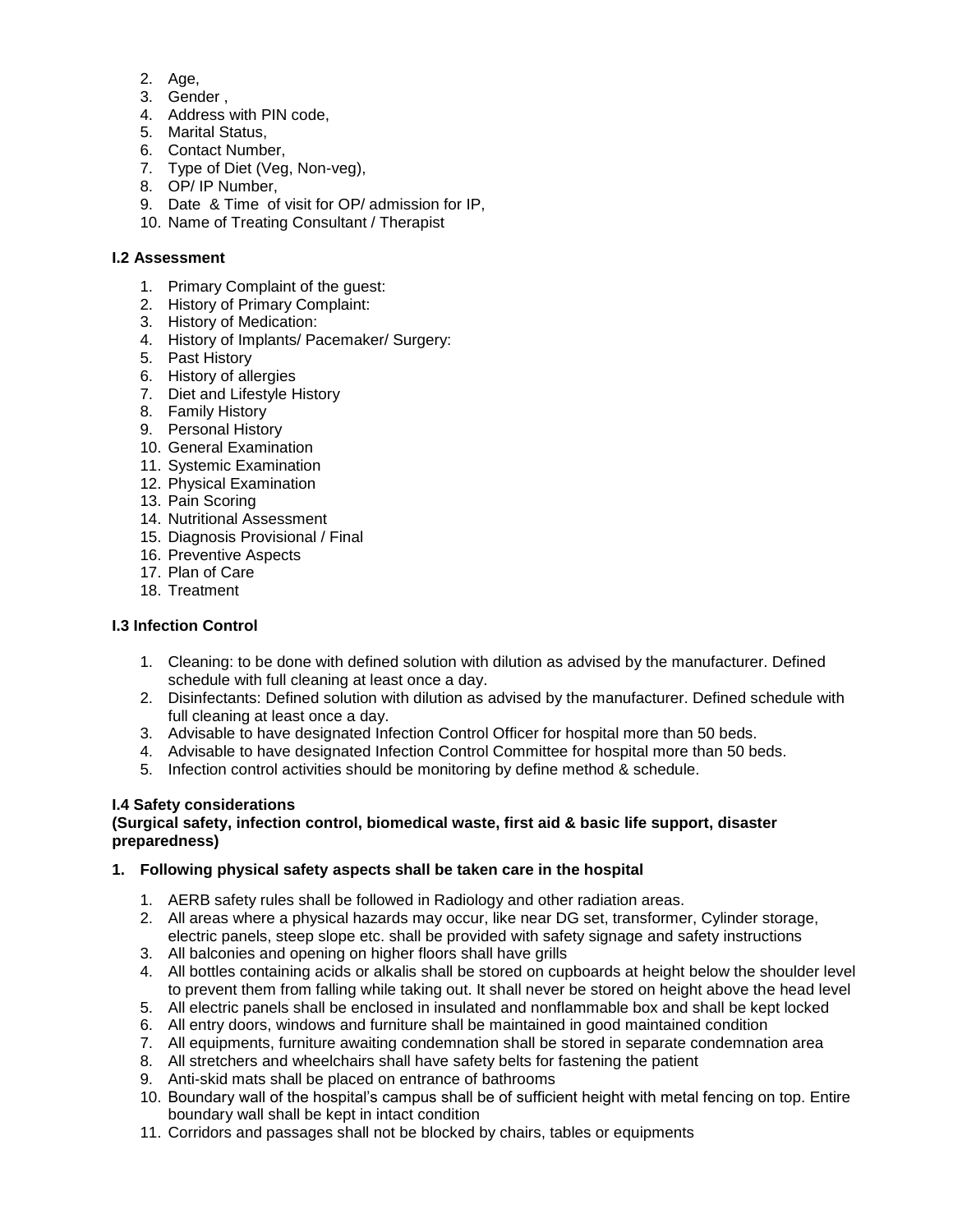- 12. Displays of 'floor is wet' or 'under repair' or similar precautions in required areas and time shall be available with the hospital
- 13. Doors height shall be at least of 8 feet
- 14. Electric rooms shall not be used as store room or for any other purpose
- 15. Emergency exit routes shall be kept clear all the times
- 16. Hospitals ground shall be properly maintained. There shall be no openings, or pits in the ground. The surfaces shall be kept even
- 17. Lab shall be provided with safety equipments like eye wash cups
- 18. Material safety data sheet shall be available for all hazardous materials
- 19. No door shall open towards public areas like crowded lobby etc. (the door shall preferably open towards the inside of room)
- 20. No inflammable materials like, diesel, LPG, acids etc. shall be stored near electrical panel
- 21. Personal protective gears shall be available everywhere and in adequate quantity. These include gears like, gloves, masks, gowns, boots, caps, goggles etc. Earplugs shall be provided to staff in areas where there is continuous noise, like AC plant.
- 22. Protection from stray dogs and other animals shall be ensured in the hospital campus
- 23. Rubber matting shall be placed on the floors below electric panels
- 24. Seepage shall not be allowed in areas where electric panels or wires are present
- 25. Terrace should have side walls of at least 4 feet height
- 26. The beds shall have provision for providing side guardrails.
- 27. There should be no losing of electrical wiring. All electrical wiring shall be concealed and kept intact

## **2. Infection control:**

- 1. Biological safety assessment is done for all areas of patient care and risks defined for the same.
	- a. Needle Stick Injury and related Transmissions
	- b. Patient to staff, patient to patient and staff to patient risk of transmission of diseases is addressed and preventive measures are instituted.
	- c. Procedure site and surgical site infections are monitored.
- 2. Preventive measures and remedies for correction are kept available wherever such risk exists.
- 3. Hand washing practices as per WHO recommended criteria are followed and monitored regularly.
- 4. Facility and consumables for hand washing are available tat convenient locations in the healthcare facility.
- 5. Adequate equipment and disposables related to personal safety for infection transmission are available to staff and patients in the organization. E.g. equipment like fogging machine, UV sterilizers, Insect Killer Machines and consumables such as Gloves, hand washing materials/ hand gels, surgical Masks, N95 Masks, industrial gloves, etc.

### **3. Biomedical waste:**

- 1. Biomedical waste is collected, segregated, packed, transported and disposed according to the regulatory guidelines.
- 2. Biological Waste Management is monitored on regular basis.
- 3. Biomedical waste disposal is a part of infection control activities.

## **4. First aid & basic life support**

- 1. At all times there is a staff member who is adequately qualified and is trained in giving at least Basic Life Support System.
- 2. Adequate qualifications will include qualified nurse or therapist from any specialization who has undergone training on Basic Life Support.
- 3. There will be a full resuscitation set maintained for use exclusively during such events, irrespective of existence of similar equipment anywhere else in the hospital.

**Disaster preparedness:** Mandatory for all hospitals of all sizes.

- 1. Healthcare organization must identify various possible disasters and prepare for the same by stocking necessary consumables, training adequate staff and conducting drills regularly.
- 2. Keeping equipment in a state of readiness for use during such events.
- 3. Separate stock is maintained as per the risk perceived for the anticipated disorder(s).
- 4. Keeping a back-up of consumables at all times in usable condition for use during disaster.
- 5. Personnel are trained for disaster management
- 6. Disaster drills are carried out at least once in six months for various disaster anticipated.
- 7. Anticipated list of disasters can include and is not restricted to any of:
	- a. Fire
	- b. Terrorist attack